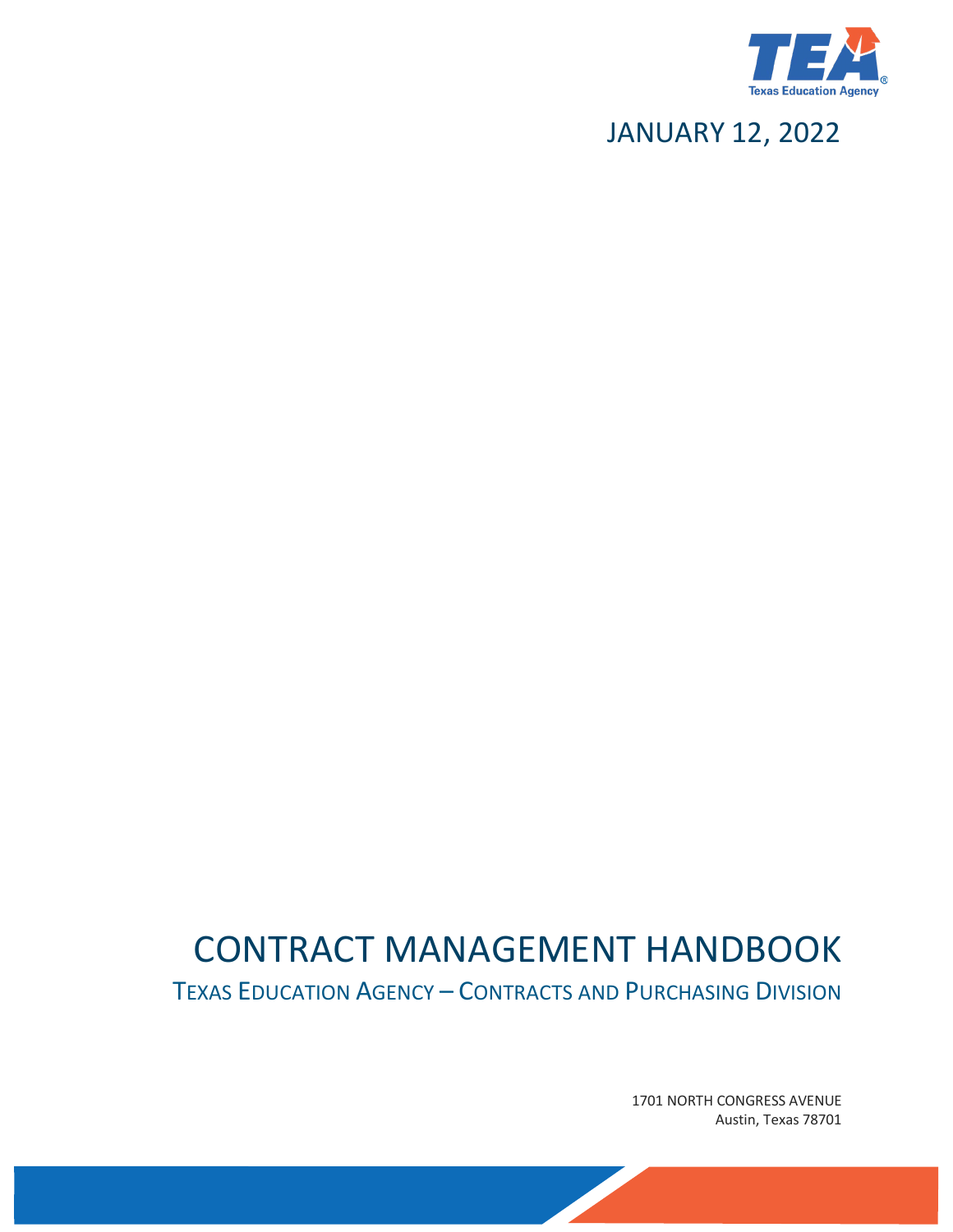

# Contract Management Handbook

| $\mathbf{1}$ . |       |  |  |
|----------------|-------|--|--|
| 2.             |       |  |  |
| 3.             |       |  |  |
|                | 3.1.  |  |  |
|                | 3.2.  |  |  |
|                | 3.3.  |  |  |
|                | 3.4.  |  |  |
| 4.             |       |  |  |
|                | 4.1.  |  |  |
|                | 4.2.  |  |  |
|                | 4.3.  |  |  |
| 5.             |       |  |  |
|                | 5.1.  |  |  |
|                | 5.2.  |  |  |
|                | 5.3.  |  |  |
|                | 5.4.  |  |  |
|                | 5.5.  |  |  |
|                | 5.6.  |  |  |
|                | 5.7.  |  |  |
|                | 5.8.  |  |  |
|                | 5.9.  |  |  |
|                | 5.10. |  |  |
|                | 5.11. |  |  |
| 6.             |       |  |  |
|                | 6.1.  |  |  |
|                | 6.2.  |  |  |
|                | 6.3.  |  |  |
|                | 6.4.  |  |  |
|                | 6.5.  |  |  |
|                | 6.6.  |  |  |
|                | 6.7.  |  |  |
|                | 6.8.  |  |  |
| 7.             |       |  |  |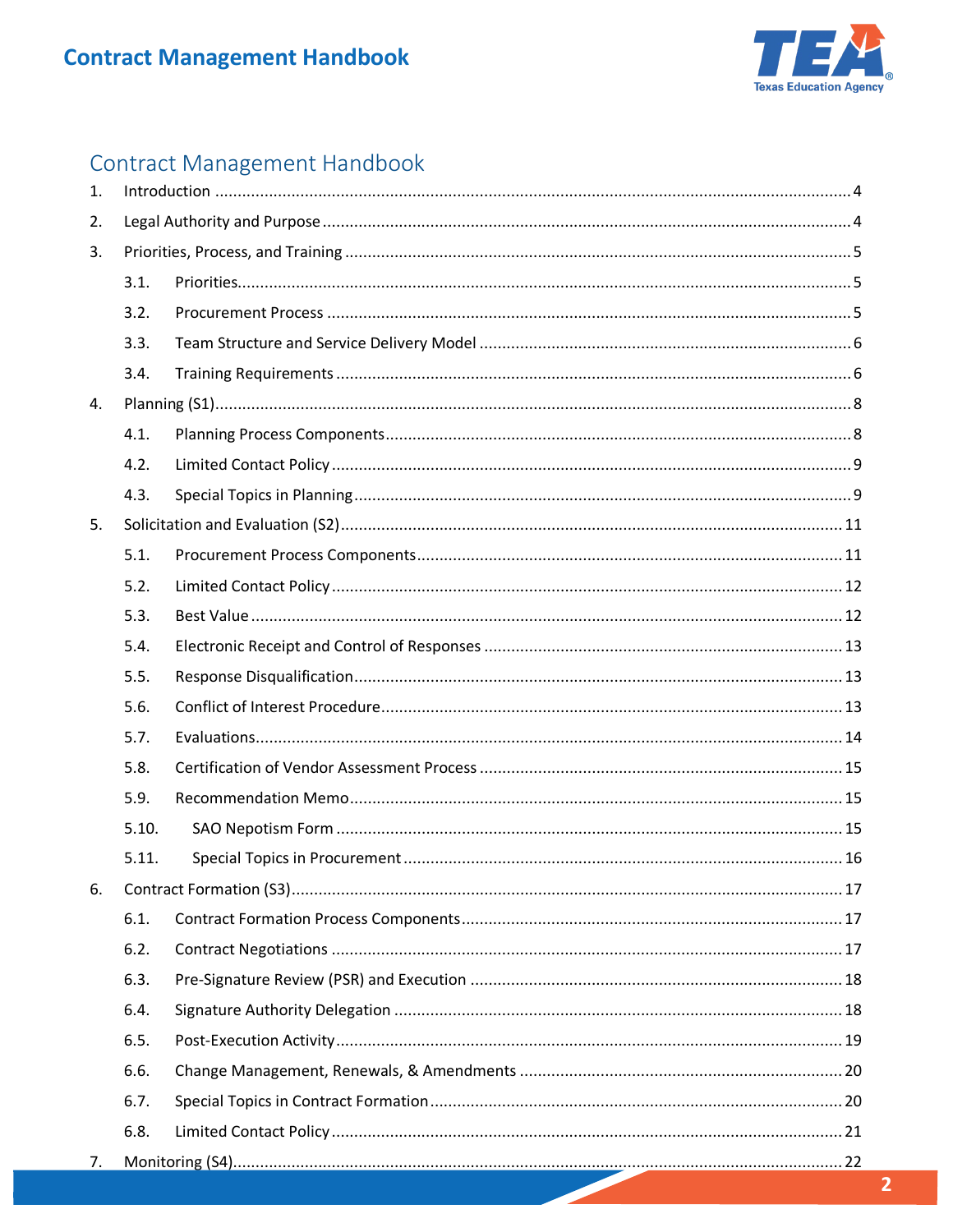

|    | 7.1. |  |  |
|----|------|--|--|
|    | 7.2. |  |  |
|    | 7.3. |  |  |
|    | 7.4. |  |  |
|    | 7.5. |  |  |
| 8. |      |  |  |
|    | 8.1. |  |  |
|    |      |  |  |
| 9. |      |  |  |
|    | 10.  |  |  |
|    |      |  |  |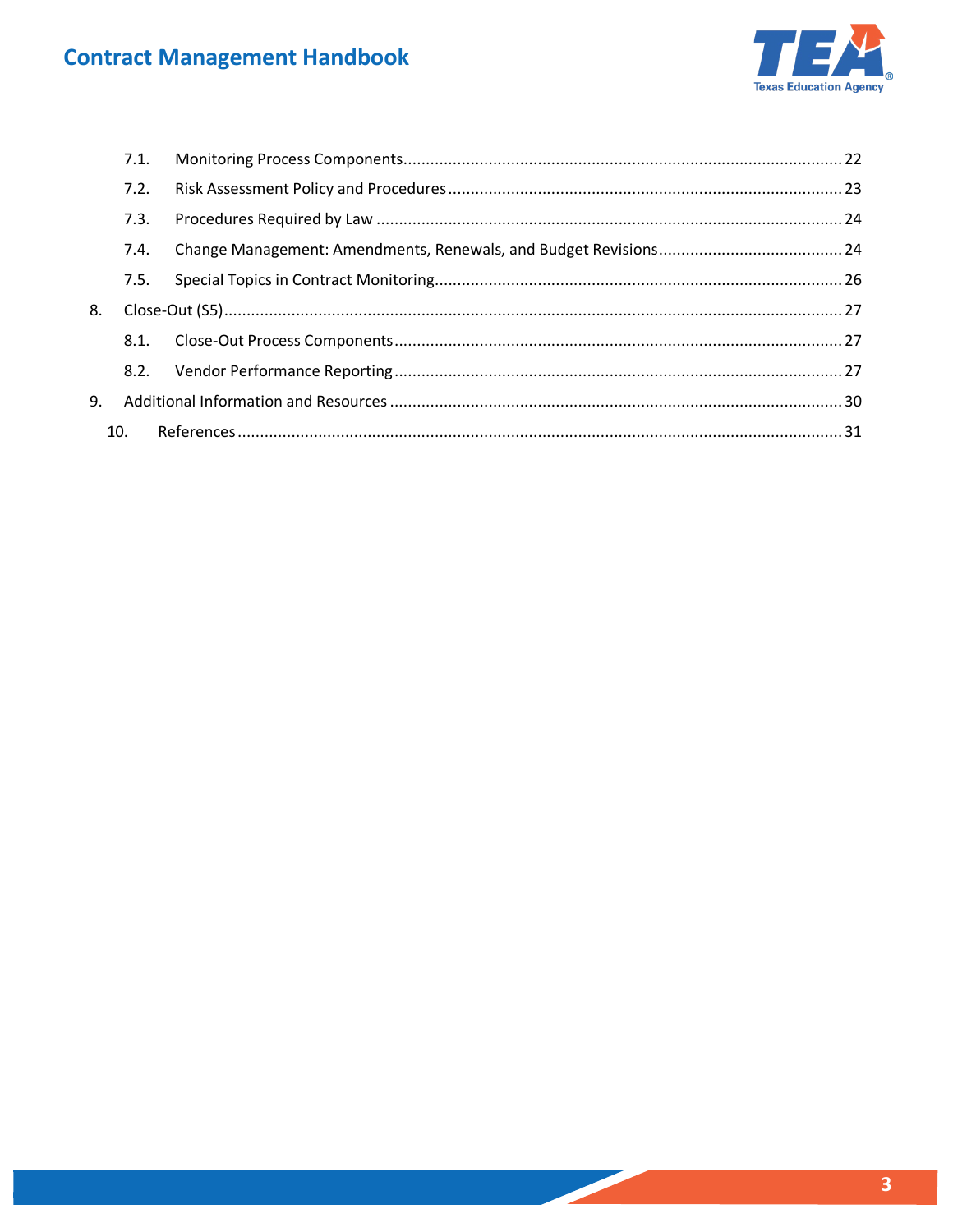

## <span id="page-3-0"></span>**1. Introduction**

 providing leadership, guidance, and support to school systems. The Texas Education Agency (TEA), led by the Commissioner of Education, oversees primary and secondary public education in Texas. The mission of TEA is to improve outcomes for all public school students in Texas by

 contracting authority of TEA and is the central repository for all contracts created and monitored by the authority from the Texas Comptroller of Public Accounts (CPA) for one-time purchases of goods of \$50,000 or the CPA Statewide Procurement Division (SPD). TEA's Contracts and Purchasing Division (CPD) is responsible for the procurement of goods and services that support the educational, research, and business initiatives of TEA. CPD is the central purchasing and agency, as well as all contracts and agreements to which TEA is a signatory. TEA has delegated purchasing less and for services valued at \$100,000 or less. Purchases above the stated thresholds are subject to review by

the CPA Statewide Procurement Division (SPD).<br>As procurement professionals and stewards of public funding, all CPD staff are held to high ethical standards.<br>Not only are CPD staff responsible for complying with the minimum professional codes of conduct, etc.), they are expected to conduct themselves in a manner that avoids even the appearance of inappropriate behavior. Staff must ensure they neither gain personally from, nor unduly favor anyone in the execution of their official duties. The policies outlined in this handbook are designed to uphold the integrity of the procurement process, drive accountability, and limit the risk of fraud, waste, and abuse.

## <span id="page-3-1"></span>**2. Legal Authority and Purpose**

establishes contracting policies and practices to be followed by TEA staff consistent with the Comptroller's [State of Texas Procurement and Contract Management Guide v](https://comptroller.texas.gov/purchasing/docs/96-1809.pdf)2.0 (TPCMG). Pursuant to [Texas Government Code 2261.256,](https://statutes.capitol.texas.gov/Docs/GV/htm/GV.2261.htm#2261.256) this TEA Contract Management Handbook (Handbook)

 procedures, or manuals. If a statute, rule, or the TPCMG conflicts with any portion of this handbook, the statute, rule, or TPCMG, as applicable, prevails to the extent of the direct conflict. TEA Operating Procedures,<sup>i</sup> reference. The Handbook is designed to provide an overview of the most common situations encountered by The Handbook is not intended to restate rules and processes found in the TPCMG or agency policies, updated on a semi-annual basis and maintained on **TEA's internal ITEA pages**, are incorporated herein by CPD staff. It is not intended to be an exhaustive list of every process or policy applicable to the work CPD staff handle. CPD supervisors have broad discretion to implement best practices and processes in compliance with this Handbook and the sources of authority named above.

contractors or vendors, i nor does it alter any TEA contract. The CPD director reserves the right to amend or change the Handbook at any time. This Handbook is intended for TEA internal use only and does not create any rights or responsibilities for

 TEA staff who fail to comply with this Handbook or the applicable Operating Procedures may be subject to disciplinary action pursuant to [OP 07-08, Employee Disciplinary Actions and Complaint Procedures,](https://texasedu.sharepoint.com/:w:/s/itea/orgdevelopment/ESM7udcvlHFMu_hB1-nBIKgB2blZKmkPUwHxQu8Yx3G8WQ?e=39etCL) and to any applicable civil or criminal penalty, if the employee's noncompliance constitutes a violation of statue or rule.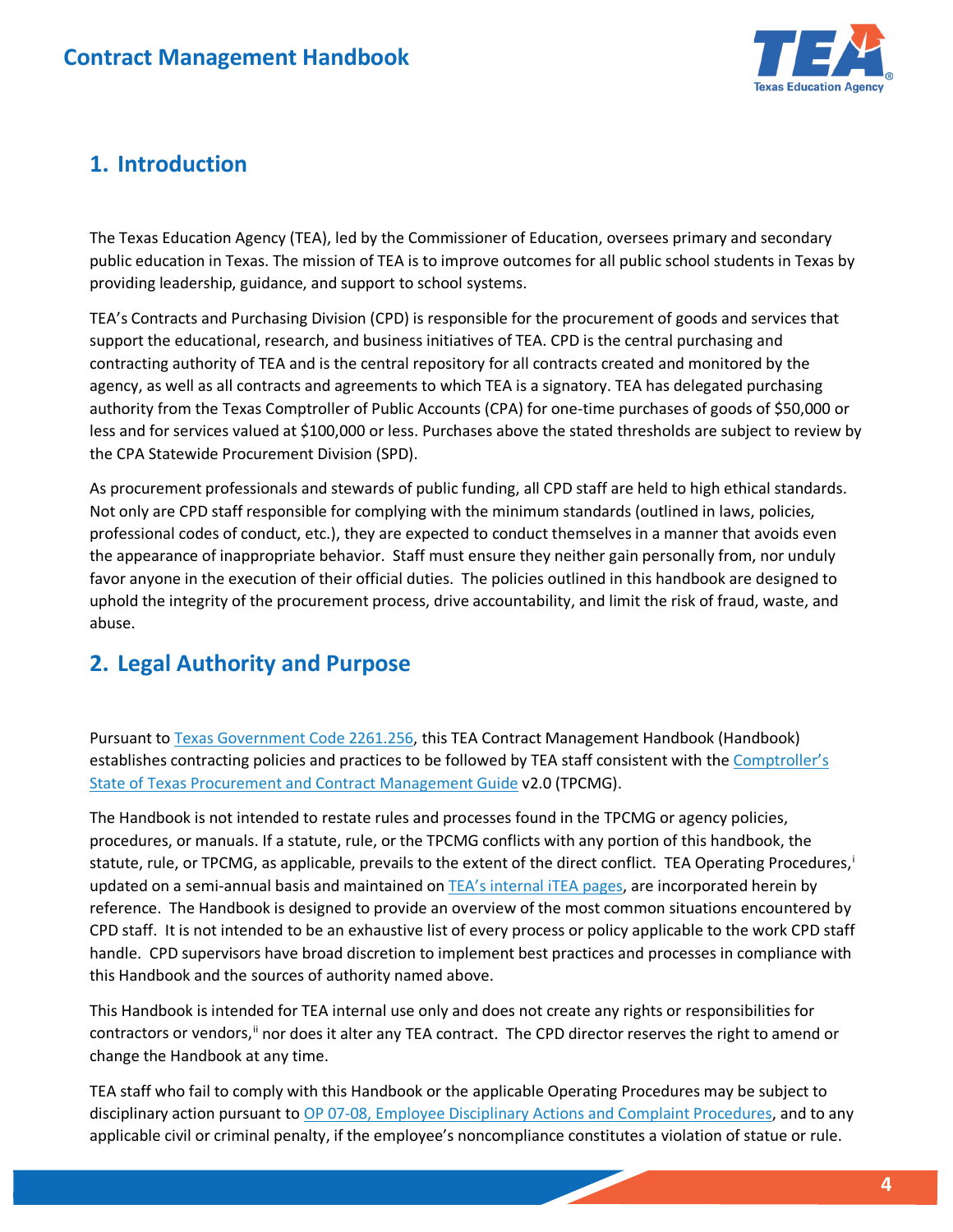

## <span id="page-4-0"></span>**3. Priorities, Process, and Training**

#### <span id="page-4-1"></span>**3.1. Priorities**

CPD's efforts are aligned around four key priorities:

- **Compliance**: Ensuring TEA is compliant with legal and ethical standards outlined in the Texas Government Code, Texas Administrative Code, Texas Education Code, the Comptroller's State of Texas Procurement and Contract Management Guide, and any other relevant source of law.
- **Service Delivery**: Providing high-quality, professional, and prompt service delivery to TEA staff and external stakeholders.
- **Communication**: Effectively communicating the policies, procedures, and timelines, as well as required updates, related to the contract process and specific projects to TEA staff.
- **Education**: Providing effective education and training for TEA staff involved in contracting and procurement activities.

#### <span id="page-4-2"></span>**3.2. Procurement Process**

 The procurement process identifies the steps performed by public procurement professionals for every procurement. These steps are divided into the following phases:

Planning (S1): During planning, CPD staff work with program staff<sup>[iii](#page-30-3)</sup> to identify a need, assess risks, identify sources of funding, establish procurement objectives, define project requirements, and identify the appropriate procurement method.

 enable them to fairly and objectively score and select the vendor that provides best value to the TEA. **Solicitation and Evaluation (S2):** CPD staff work with program staff to developsolicitations, obtain statutory reviews as required, handle intake of solicitation responses, support staff through the evaluation process, and

 contracts comply with applicable procurement laws, and verify contracts contain provisions that achieve the procurement objectives. The Contract Formation team handles execution of the contract and post-execution **Contract Formation (S3):** CPD and program staff negotiate the terms of contracts and amendments, ensure matters such as contract related purchase orders.

 **Contract Monitoring (S4):** CPD and program staff administer, monitor, and enforce the terms of the contract, as invoices. Program staff are primarily responsible for reviewing and approving invoices, while the Contract Monitoring team audits invoices and provides support. The Contract Monitoring team also reviews initial well as determine acceptance of deliverables or confirm services completed before approving payment of change management requests prior to recommending approval of budget revisions and contract amendments.

 **Contract Close-Out (S5):** CPD and program staff ensure contracted goods and services transition smoothly to full TEA control, follow appropriate processes to end access to confidential data or data systems, collect TEA property and records or ensure proper disposal of property or records, close-out contract funds, and evaluate and report on vendor performance.

This Handbook is organized to provide best practices and memorialize TEA policies for activities associated with each step of the procurement process.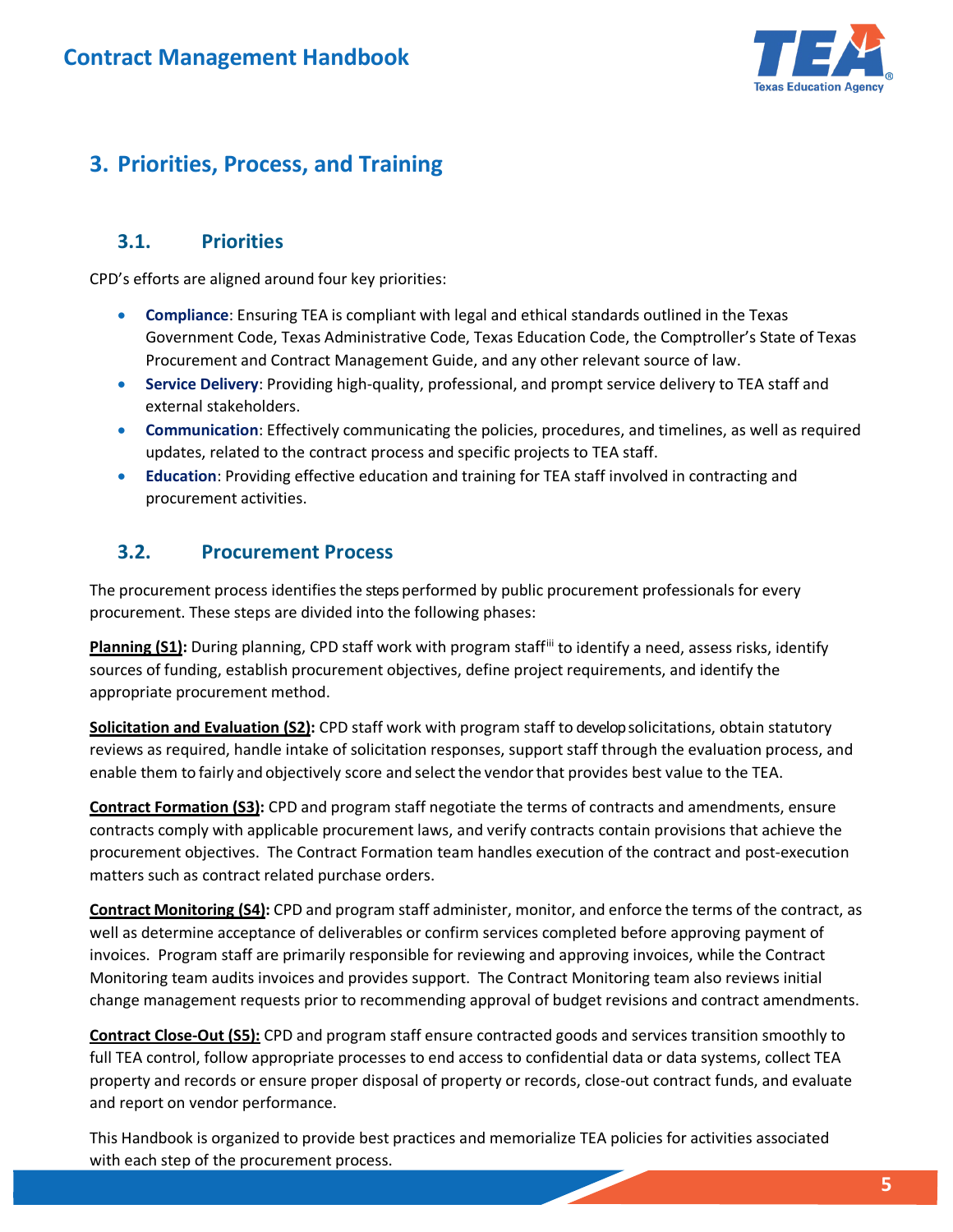

### <span id="page-5-0"></span>**3.3. Team Structure and Service Delivery Model**

 channels for escalation and enables separation of duties, thereby minimizing the risk of fraud, waste, and CPD is comprised of a director, assistant director, executive assistant, team leads who each oversee a phase of the procurement and purchasing process, and their direct reports. CPD's structure provides appropriate abuse.

 CPD has established email addresses aligned to each phase of the procurement process, monitored by the team lead and members of the corresponding team:

- Planning (S1): [TEAContractPlanning@tea.texas.gov](mailto:TEAContractPlanning@tea.texas.gov)
- Procurement (S2)[: TEASolicitations@tea.texas.gov](mailto:TEASolicitations@tea.texas.gov)
- Contract Formation (S3): [TEAContracts@tea.texas.gov](mailto:TEAContracts@tea.texas.gov)
- Contract Monitoring (S4): TEAContractMonitoring@tea.texas.gov
- Contract Close-Out (S5): [TEAContractCloseout@tea.texas.gov](mailto:TEAContractCloseout@tea.texas.gov)
- Purchasing: [Purchasing@tea.texas.gov](mailto:Purchasing@tea.texas.gov)
- Requisitions[: Requisitions@tea.texas.gov](mailto:Requisitions@tea.texas.gov)
- <span id="page-5-1"></span>• Historically Underutilized Business (HUB) Office[: HUBOffice@tea.texas.gov](mailto:HUBOffice@tea.texas.gov)

#### **3.4. Training Requirements[iv](#page-30-4)**

requirements, they are encouraged to fill out the [CTCM Tracking f](https://app.smartsheet.com/b/form/3a86a4d410fa48fe8d238089e6509771)orm or contact the TEA Contract Monitoring Depending on an employee's role within TEA and involvement in the procurement process, a variety of TEA and state-wide training and certification requirements may apply. The guidelines below outline the most common scenarios and associated training requirements. If a staff member is unsure of their training team: [TEAContractMonitoring@tea.texas.gov f](mailto:TEAContractMonitoring@tea.texas.gov)or assistance.

### **CPD Staff Training Requirements**

- • **Ethics and Fraud Training.** CPD staff are required to attend all TEA required courses, including Ethics and Fraud training.
- **CPD Contract Process Training.** CPD staff are required to attend CPD-led training once every three years. This course is listed as "CPD Contract Process Training" on the HR Professional Development [Calendar.](https://texasedu.sharepoint.com/sites/itea/od/default.aspx)
- **Texas Comptroller of Public Accounts (CPA)-led Training.** CPD staff are required to obtain and maintain statutorily mandated procurement and contract management certifications as developed by SPD. Depending on their role, staff may be required to obtain the Certified Texas Contract Developer [\(CTCD\) certification \(](https://comptroller.texas.gov/purchasing/training/purchasing-personnel/)previously the Certified Texas Procurement Manager Certification (CTPM)), and/or the [Certified Texas Contract Manager \(CTCM\) certification.](https://comptroller.texas.gov/purchasing/training/contract-manager/) **Note**: Under 34 TAC § 20.133(c)(5), a licensed attorney employed by a state agency performing procurement or contract management functions described by the section is exempt from the certification requirements.

### **TEA (non-CPD) Staff Training Requirements**

- **Ethics and Fraud Training.** TEA staff involved in the procurement process are required to attend all TEA required courses, including Ethics and Fraud training.
- **CPD Contract Process Training.** TEA staff involved in the procurement process are required to attend CPD-led training once every three years. This course is listed as "CPD Contract Process Training" on the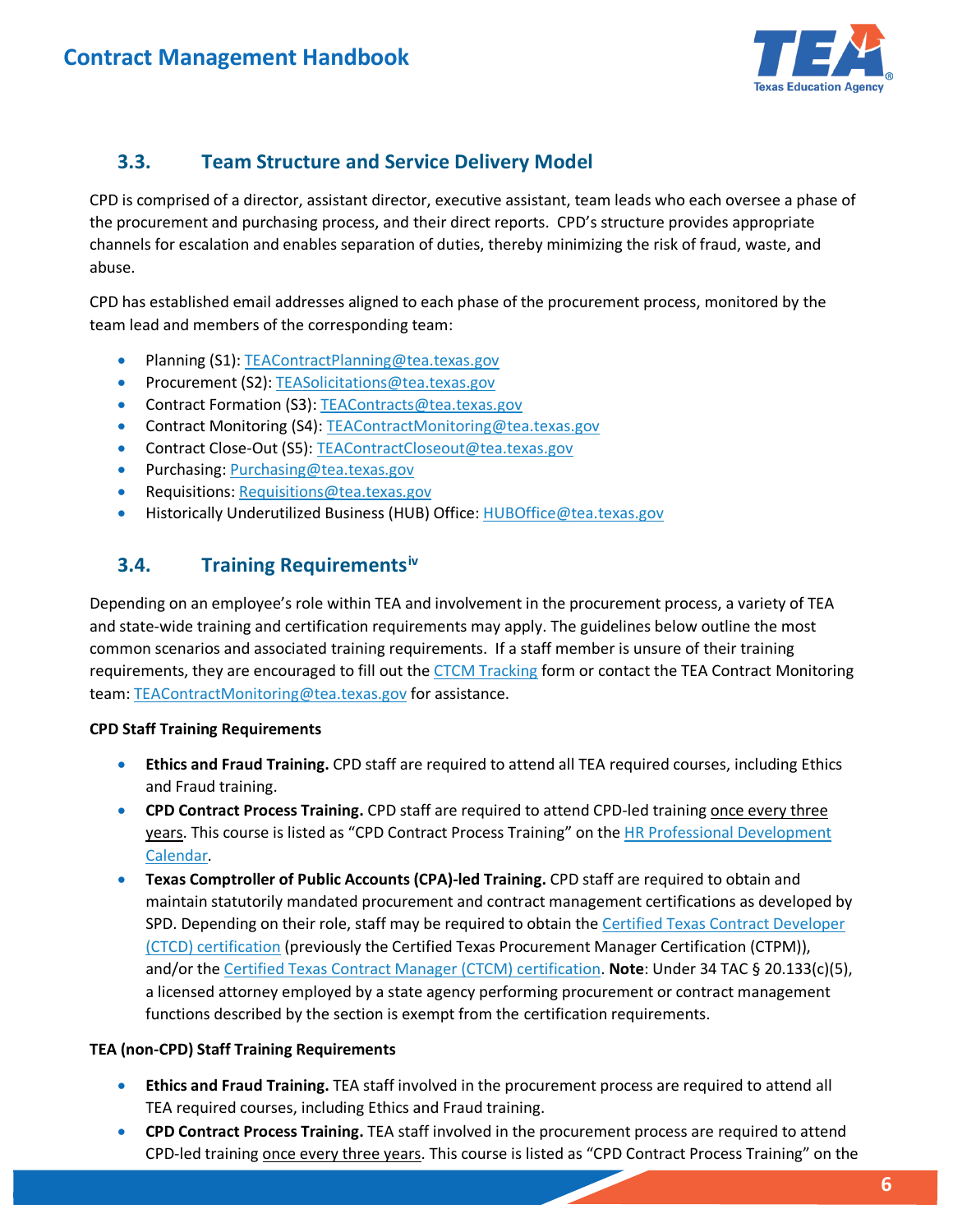

[HR Professional Development Calendar.](https://texasedu.sharepoint.com/sites/itea/od/default.aspx) The purpose of CPD-led training is to support TEA staff's effective participation in the procurement process by providing an overview of the legal, ethical, and policy landscape as well as the five phases of the contract process detailed in this Handbook.

- o **Optional Additional Training.** CPD offers "deep-dive" trainings focusing on specific phases of deep-dive training as a corrective action measure as necessary. the procurement process which are highly recommended, but not required. Supervisors may require their employees to attend at their own discretion. CPD may also require staff to attend
- **CPA-led Training.** YTEA staff are required to obtain a CTCM certification and meet continuing education requirements if they meet one of the following criteria:
	- $\circ$  the employee has the job title of "contract manager" or "contract administration manager" or "contract technician";
	- $\circ$  the employee performs contract management activities as fifty percent (50%) or more of their job activities; or
	- o the employee manages any contract in excess of \$5,000,000.
- **Additional Training.** State agencies, including SPD and the State Auditor's Office, may require TEA staff to attend additional training at various times during the year. In such cases, CPD will notify TEA staff impacted by new requirement(s). TEA staff are responsible for meeting additional training requirements in a timely manner and notifying TEA Contract Monitoring, [TEAContractMonitoring@tea.texas.gov](mailto:TEAContractMonitoring@tea.texas.gov) of their training completion.

**An employee whose job duties include contract-related responsibilities who is not up to date on required contract trainings prior to performing any contract-related duties will receive a rating of "1 - Unacceptable" in the Decision Making and Judgement Competency during the agency's annual Performance Management Cycle (as with other TEA Mandatory Trainings per OP 07-22).** 

 the required training before they engage in the procurement process. TEA staff must complete the requisite training as identified by CPD before a project can advance and must attend the entire training to receive credit for the course. TEA staff are primarily responsible for knowing which training requirements apply to them and obtaining state-mandated certifications as necessary. CPD will help identify TEA staff and positions with contract responsibilities and will confirm that staff have completed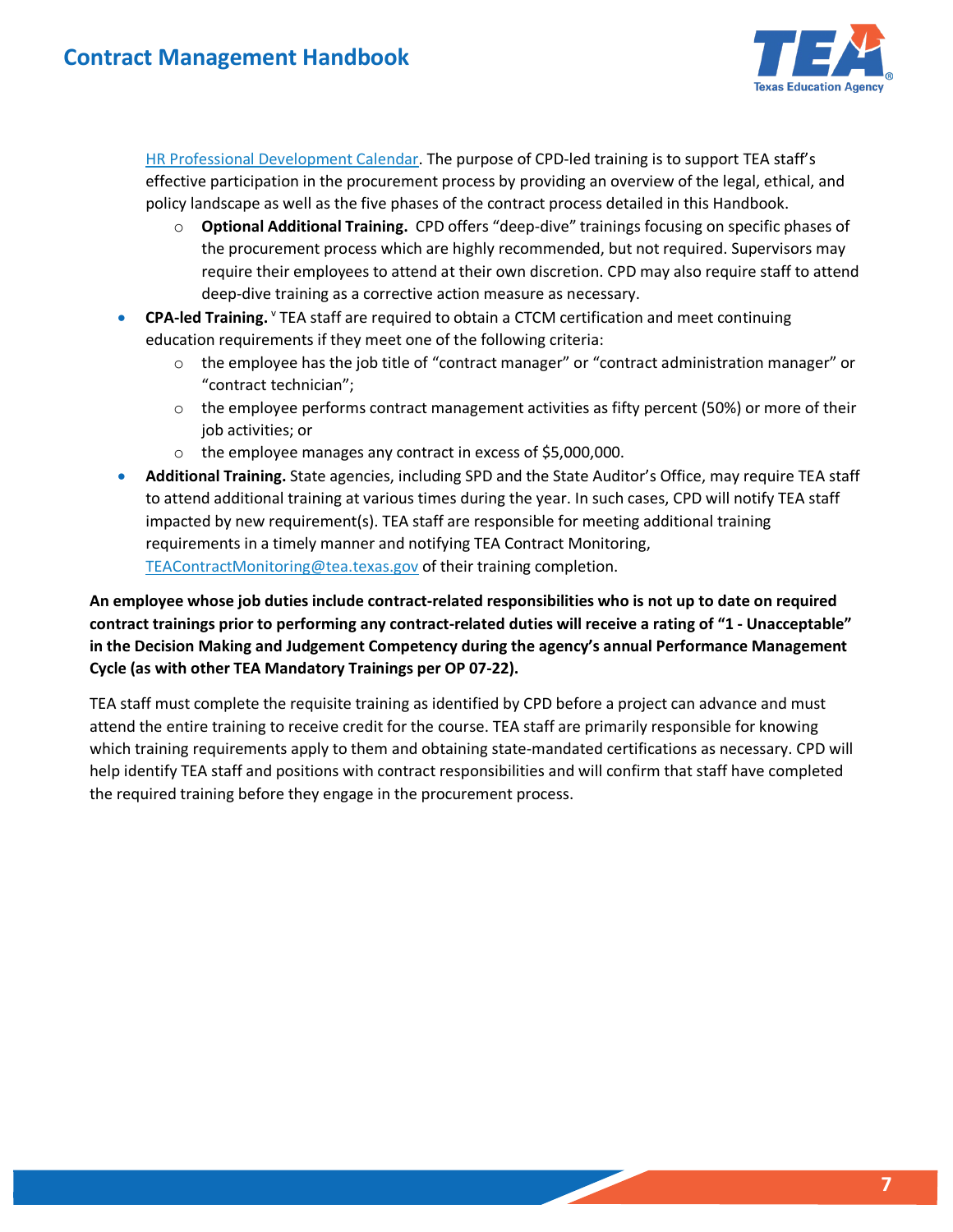

# <span id="page-7-0"></span> **4. Planning (S1)**

 objectives, and determine the appropriate procurement method. Agency staff requesting the procurement The purpose of the Planning phase (also known as S1) is to define the business need, establish procurement have primary responsibility for planning activities. CPD will provide documentation, support, and assistance through the process.

 communications to agency staff. In the spring of each year, the Planning team will collect basic information 12 months. The Planning team will work with the commissioner and cabinet to prioritize projects on the calendar based on the requested timeline and urgency of the project. Finally, the Planning team will publish the calendar once it has been finalized before the start of the next fiscal year. As stated in the TPCMG, The Planning team is also responsible for developing the annual Procurement Calendar and related about new procurement projects that the agency will need in the next fiscal year. The Planning team will use this information to develop an agency-wide CPD Procurement Calendar to show planned activity over the next solicitations calendars are tentative and nonbinding and remain subject to change at the agency's discretion.

### <span id="page-7-1"></span>**4.1. Planning Process Components**

### Agency Staff Responsibilities

- Identify the business need and conduct fact-gathering and market research, including:
	- o Historical Spend Analysis
	- o Benchmarking
	- o Request for Information (RFI)
	- o Cost Estimate
- Submit projects for Procurement Calendar placement in spring for the approaching fiscal year.
- Secure project funding.
- Develop requirements (scope of work).
- • Complete the "Planning Package" which may include some or all the following documents, depending on the type of procurement:
	- o Cost and Price Analysis
	- o Funding Memo or Financial Approval Form (FAF)
	- $\circ$  Information Technology (IT) review or assessment forms<sup>vi</sup>
	- o Needs Assessment
	- o Non-Disclosure Forms
	- o Project Requirements
	- o Approved TCAPPS Requisition
	- o Risk Assessment
	- Submit Planning Package t[o TEAContractPlanning@tea.texas.gov.](mailto:TEAContractPlanning@tea.texas.gov)
		- o Revise and resubmit to CPD, if necessary.

### CPD Planning Staff Responsibilities

 relevant deadlines and instructions to agency staff each year. • Maintain process for developing and publishing annual Procurement Calendar, including announcing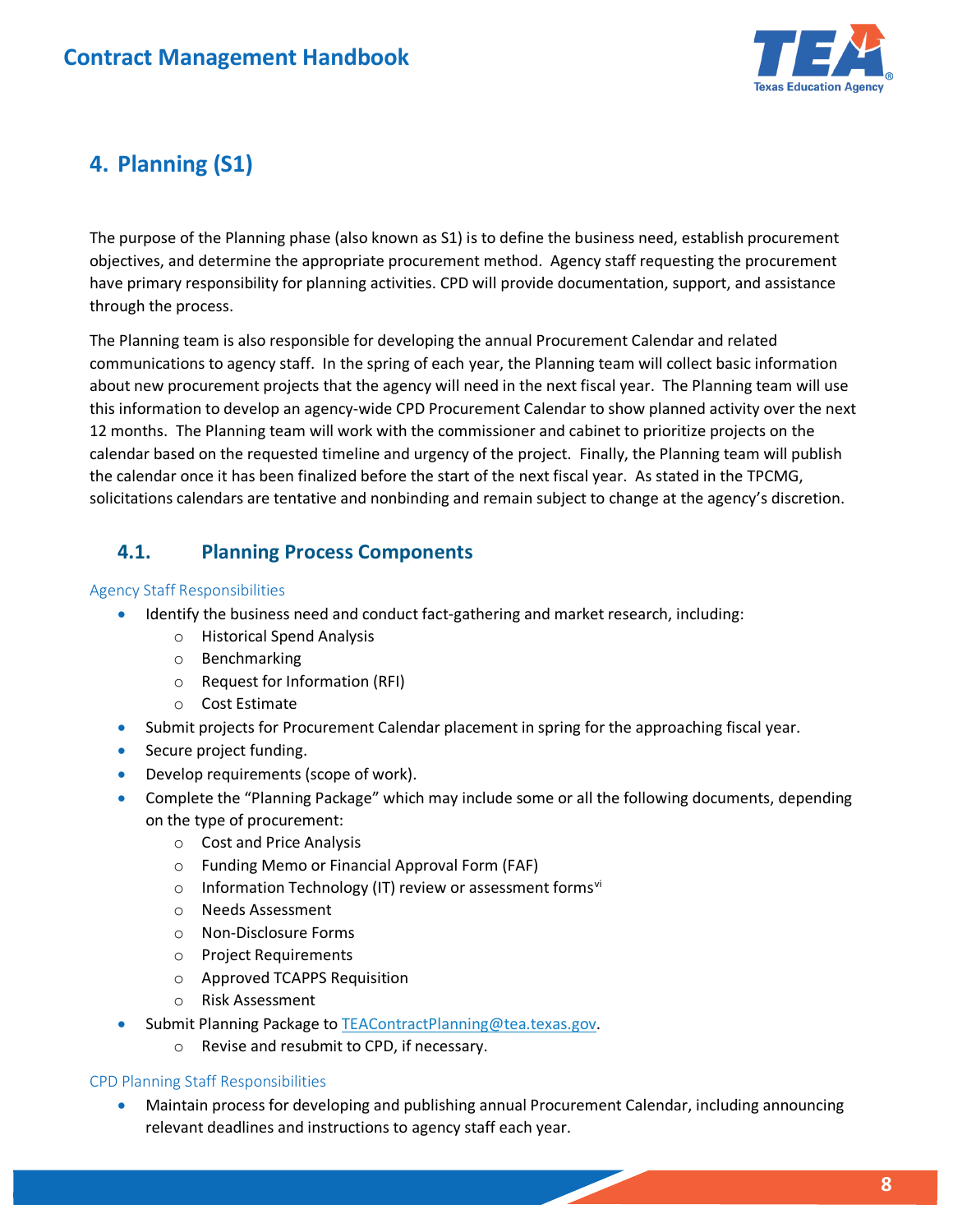

- Receive and review Procurement Calendar submissions and Planning Package documents from agency staff.
- Determine the appropriate procurement method.
- Seek clarification and provide technical assistance as needed to resolve issues until the Planning Package is complete.
- Confirm relevant staff members involved in the procurement have completed mandatory training.
- • Advance the package to the Solicitation and Evaluation team (S2) or the Contract Formation Team, (S3), as appropriate, and invoke the Limited Contact Policy.
- Provide agency-wide training on best practices and agency standards for procurement planning.

### Examples of Documents Maintained by the Planning Teamvill

- Planning Package checklists
- Planning Package documents
- Procurement Calendar (including annual submission forms and Procurement Calendar Dashboard)

#### <span id="page-8-0"></span>**4.2. Limited Contact Policy**

 **Policy** is in effect. Once the Planning Process is complete and the solicitation-drafting process has begun, the **Limited Contact** 

 policy has been invoked. If staff receive direct communication from a vendor, they are advised to forward the During this time, vendor communication must be led by CPD staff only to ensure the integrity of the ongoing procurement. Agency staff may be included on emails and in meetings with vendors (for example, during oral presentations); however, they may not initiate such communications nor respond directly to vendors once the communication to CPD to handle.

 Communication with incumbent vendors regarding work on an existing contract is allowed and must remain otherwise) regarding open procurements is not permitted. When in doubt, staff are advised to reach out to a within scope of the existing contractual relationship. Discussions with vendors (incumbent, prospective, or member of CPD or forward communications to their CPD contact and allow CPD to respond accordingly.

### <span id="page-8-1"></span>**4.3. Special Topics in Planning**

### Consulting Contracts

statute as "the service of studying or advising a state agency."<sup>viii</sup> If a contract includes both consulting and contract is the acquisition of consulting services.<sup>ix</sup> The term "consulting services" does not include a routine likely a "consulting service." If identified as "consulting," the Planning team will then seek confirmation from The Planning team is responsible for initially identifying contracts for consulting services, which are defined by other services, the contract is considered a consulting contract under the code if the **primary objective of the service that is necessary to the functioning of a state agency's programs**. [x](#page-30-10) When reviewing the project requirements document, the Planning team will make an initial determination as to whether or not a service is the CPD director or assistant director who may confer with the Legal department to make a final determination. The Planning team will maintain written confirmation from the director of the final determination in the procurement file.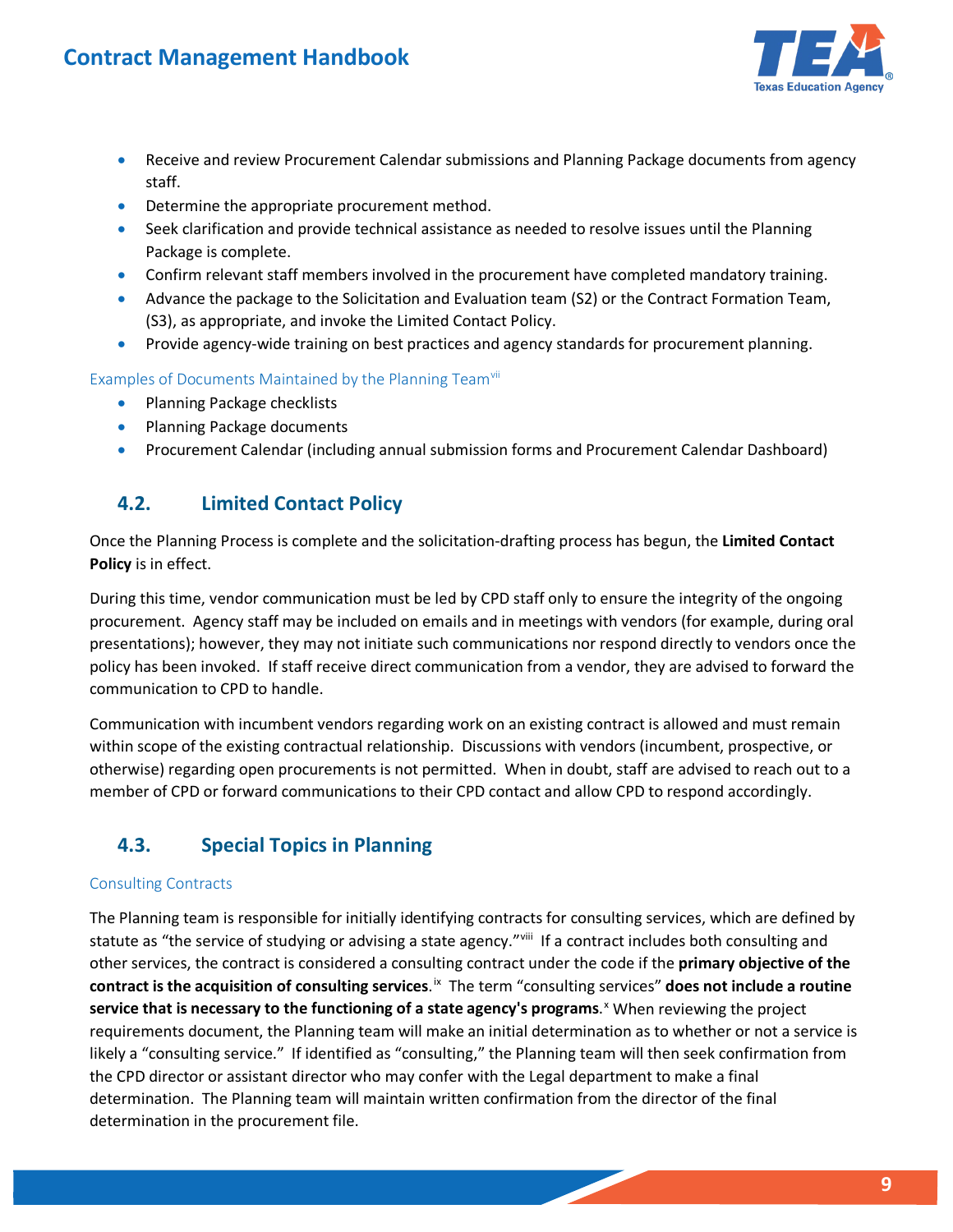

If a consulting contract exceeds \$15,000, it is considered a "Major Consulting Contract" and requires additional review and approval as well as additional pre- and post-contract execution steps.<sup>xi</sup>

#### Risk Assessmentxii

The Risk Assessment form was redesigned in 2021 in light of feedback received from the State Auditor's Office.<br>CPD now uses two risk assessment forms: one in the Planning phase to assess the overall anticipated risk of each contract is signed with the support of the Contract Monitoring team. The Procurement Planning Risk Assessment Form is used to identify areas of a project where there is a possibility that an event will occur and adversely affect the achievement of objectives. It brings to the forefront any concerns that may impact the the procurement and completed as part of the planning package, and a second form that is completed after project and allows them to be addressed early in the procurement process.

 changes that may have occurred since the Planning phase. The Contract Monitoring Risk Assessment Form is used to evaluate and assign a risk level to that specific contract and enables the Contract Monitoring team to Another risk assessment form is completed at the Contract Monitoring phase of the process to capture any inform agency staff how to monitor the contract.

#### **For more information:**

- Email Contact[: TEAContractPlanning@tea.texas.gov](mailto:TEAContractPlanning@tea.texas.gov)
- iTEA Page: *Phase 1: Planning Home (sharepoint.com)*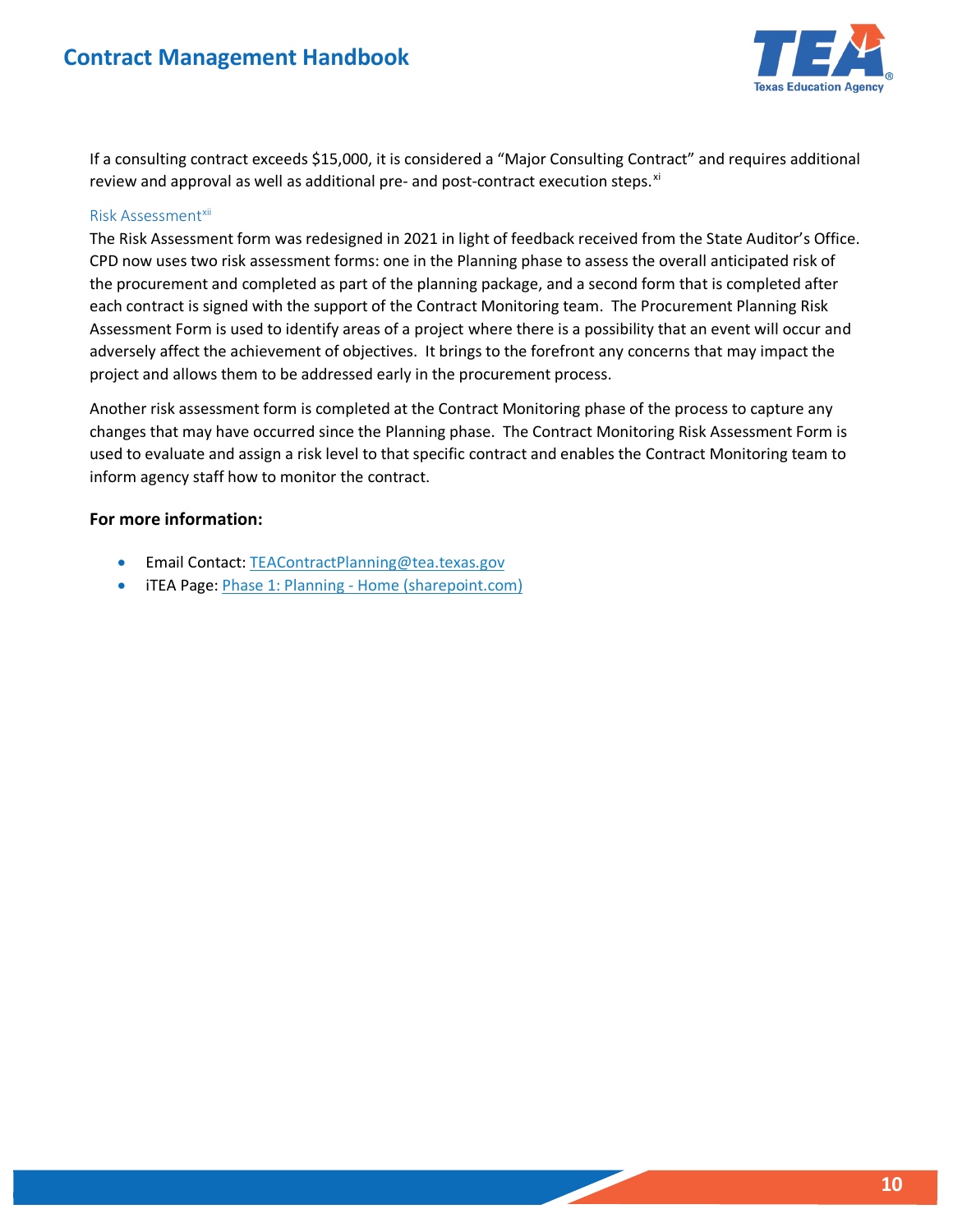

## <span id="page-10-0"></span>**5. Solicitation and Evaluation (S2)**

be accomplished through competitive bidding.<sup>[xiii](#page-30-13)</sup> The purpose of the Solicitation and Evaluation phase, also procurement process include solicitation drafting, statutory reviews and postings, vendor response intake and Under the Texas Government Code, a purchase of or contract for goods or services shall, whenever possible, known as S2, is to lead the competitive bidding process from solicitation development to selecting the vendor whose response provides the best value to the state. The key activities performed at this stage of the review, evaluation and scoring of vendor responses, and documenting the recommendation of the evaluation committee.

### <span id="page-10-1"></span>**5.1. Procurement Process Components**

### Agency Staff Responsibilities

- Prioritize and collaborate closely with CPD throughout all procurement activities.
- Serve as the subject matter expert (SME) for project/program related information and details, especially during solicitation development, response to statutory reviewers, and to vendor questions.
- • Complete required forms and disclosures including Conflict of Interest (COI) forms and report any potential COI to CPD immediately.
- Review and score vendor responses.
- Auditor's Office (SAO) Nepotism form, through the appropriate TEA leadership chain. • Finalize and route the evaluation committee recommendation and, when appropriate, the State

### CPD Procurement Staff Responsibilities

- Facilitate procurement phase activities, including, but not limited to:
	- o Reviewing the Planning Package to develop the first draft of the solicitation.
	- $\circ$  Disseminating the first draft to identified agency staff involved in the procurement to review and prepare for discussion during the Solicitation Kickoff meeting.
	- o Host the Solicitation Kickoff meeting for identified agency staff involved in the procurement.
	- $\circ$  Coordinate involvement, reviews, and approval from other agency stakeholders as needed including legal, IT, etc.
	- Underutilized Business (HUB) subcontracting plan review processes with the TEA HUB Office.  $\circ$  Facilitate the subcontracting probability, subcontracting opportunity, and Historically
	- o Obtain necessary external delegations and approvals, as required, from SPD or the Department of Information Resources (DIR).
- • Post solicitation documents on the Electronic State Business Daily (ESBD) or publish, by email, to vendors with active DIR contracts, as applicable.<sup>[xiv](#page-30-14)</sup>
- questions from vendors and posting or publishing responses. • Facilitate the communication process, including the question-and-answer period by fielding written
- Receive vendor responses and complete response receipt and check-in activities, including administrative reviews and clarifications as appropriate.
- Route HUB subcontracting plans to the HUB Office, when appropriate.
- • Facilitate the conflict of interest review process and verify completion of a conflict of interest form from all scoring members and non-scoring technical advisors on the evaluation team.
- • Host the Evaluation Kickoff meeting with all scoring members and non-scoring technical advisors of the evaluation team, including reiteration about and emphasis on confidentiality, impartiality, and scoring independently against the requirements and criteria in the solicitation.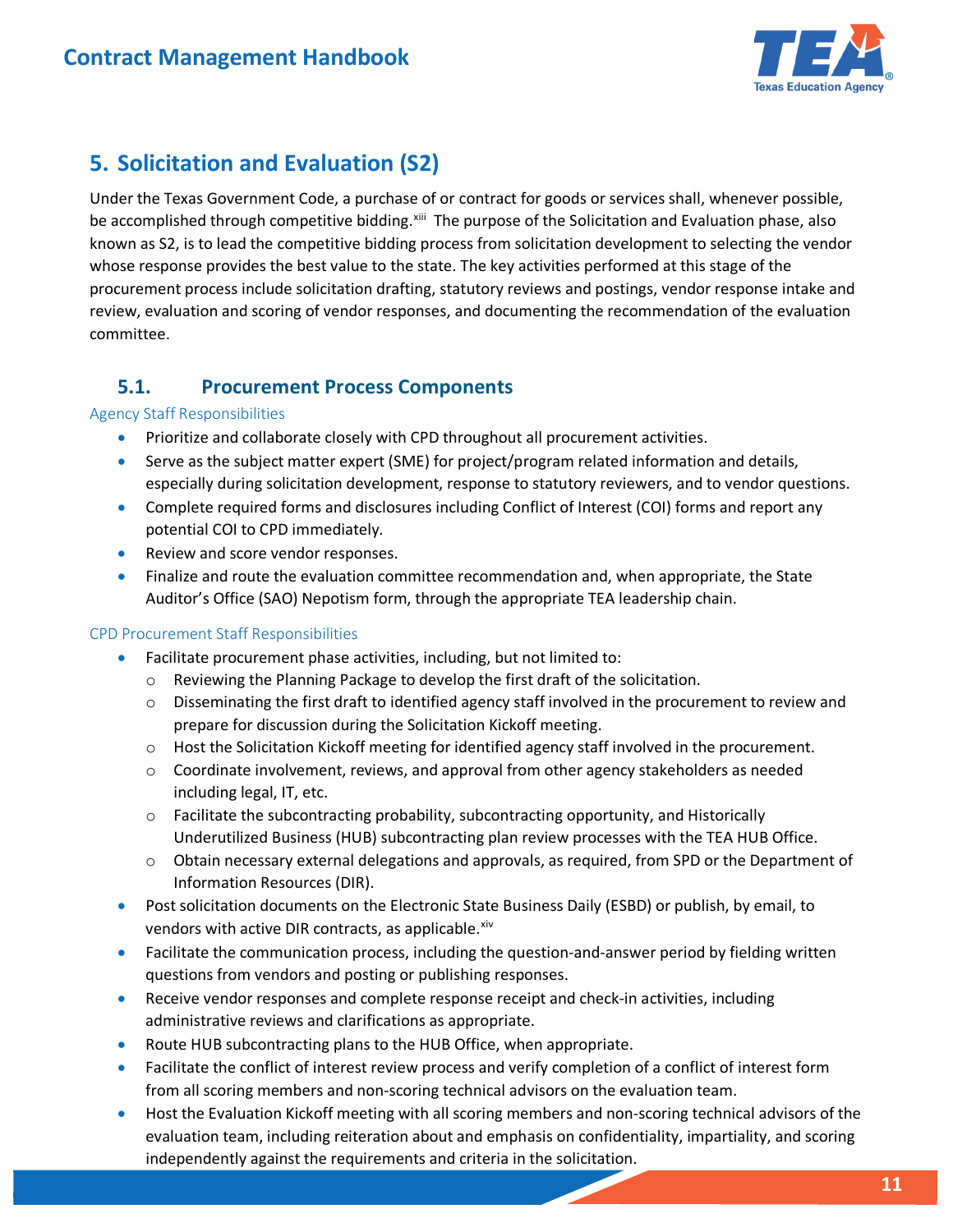

• Provide agency-wide training on best practices and agency standards for solicitations and evaluations.

Examples of Documents and Procedures Maintained by the Solicitation and Evaluation Team<sup>xv</sup>

- Non-Disclosure form
- Solicitation templates (Request for Proposals (RFP), Request for Qualifications (RFQ), Statement of Work (DIR SOW), Request for Offers (RFO), Request for Information (RFI), etc.)
- Kickoff meeting checklists
- Evaluation team guidelines
- Sample Task, Activity, Deliverable, and Budget Plans (TADBPs)
- Conflict of Interest form<sup>[xvi](#page-30-16)</sup>
- Reference Check form
- Certification of Vendor Assessment memo
- Recommendation memo
- SAO Nepotism form

### <span id="page-11-0"></span>**5.2. Limited Contact Policy**

 The **Limited Contact Policy** is invoked by the S1 Planning team upon acceptance and transfer of the completed Planning Package. The policy is in effect throughout the Solicitation and Evaluation phase.

 respondent, program staff must confine their discussions with that vendor to the active contract/project only. limited contact policy or discussion about open solicitations should be directed to the S2 contract specialist, This means that vendor communication must be managed by only CPD staff to ensure the integrity of the ongoing procurement. Agency staff may not communicate with vendors or others, including agency staff, regarding the procurement once the policy has been invoked. If TEA has an existing contract with a Program staff must direct all questions to CPD and never discuss open procurements. Questions about the the S2 lead, or the CPD director or assistant director. Respondents who do not follow the communication process identified in the solicitation may be disqualified. CPD has also posted the Limited Contact Policy on its TEA webpage here[: https://tea.texas.gov/about-tea/agency-finances/contracts-and-purchasing.](https://tea.texas.gov/about-tea/agency-finances/contracts-and-purchasing) 

### <span id="page-11-1"></span>**5.3. Best Value**

 state. The best value standard may vary depending on the procurement method; therefore, TEA must ensure Texas law mandates that state agencies award contracts to responsive vendors providing the best value to the the appropriate best value standard is used as the basis for a contract award. The two most important considerations when determining best value are purchase price and whether the goods or services meet specifications. TEA may also consider other best value factors, including:

- 1. Installation costs;
- 2. Life cycle costs;
- 3. Quality and reliability of the goods and services;
- 4. Delivery terms;
- 5. Indicators of probable vendor performance under the contract such as past vendor performance, the vendor's financial resources and ability to perform, the vendor's experience or demonstrated capability and responsibility, and the vendor's ability to provide reliable maintenance agreements and support;
- 6. Cost of any employee training associated with a purchase;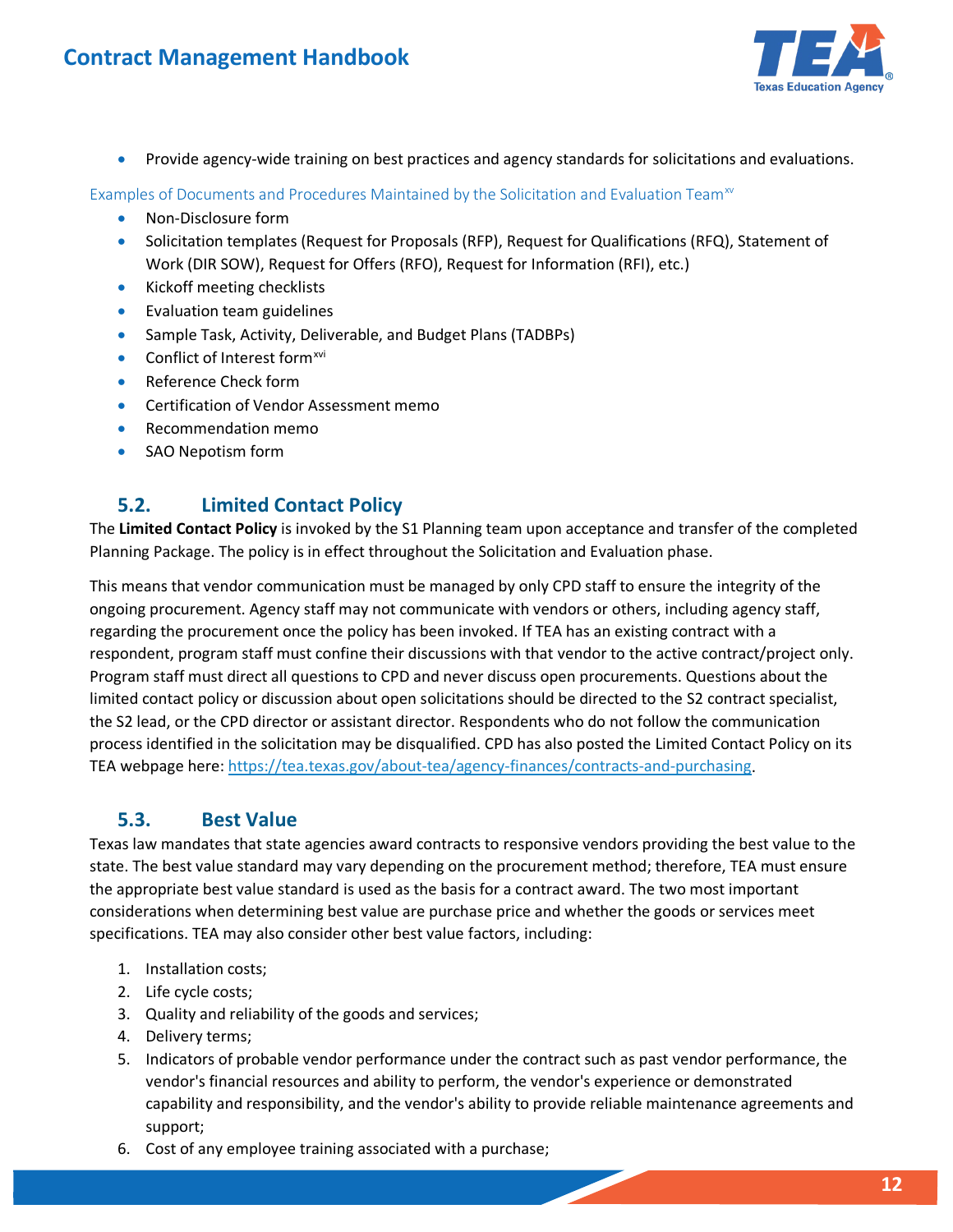

- 7. Effect of a purchase on agency productivity;
- 8. Vendor's anticipated economic impact to the state or a subdivision of the state, including potential tax revenue and employment;
- 9. Impact of a purchase on the agency's administrative resources;<sup>xvii</sup> and
- 10. Other factors relevant to determining the best value for the state in the context of a particular purchase.<sup>xviii</sup>

For purchases made through competitive bidding, TEA must specify in the solicitation the factors other than price that the agency will consider in determining which bid offers the best value for the state as well as the criteria the agency will use when considering those factors. [xix](#page-30-19)

### <span id="page-12-0"></span>**5.4. Electronic Receipt and Control of Responses[xx](#page-30-20)**

 In March 2020, TEA fully implemented electronic acceptance of all solicitation responses. Solicitations assigned to the project have access to the secure folder. Responses will not be opened prior to the passing of published or posted after March 16, 2020 include the requirement to submit responses electronically either through email to [TEASolicitations@tea.texas.gov](mailto:TEASolicitations@tea.texas.gov) or through a unique web link to a designated, secure ShareFile folder created specifically for the named solicitation. Only the S2 lead and the S2 contract specialist the response due date and time. The date and time in the email, ShareFile or standard email, will mark the official receipt of responses. Occasionally, physical copies of responses or portions of responses are required (*for example, procurements for braille or large-print materials*). In these rare instances, CPD will document the procurement file to describe the necessary changes.

 This electronic receipt process enables CPD to accurately document the time and day each response is received. After the response due date and time have passed, the S2 contract specialist will save a copy of the email, which reflects the date and time of receipt, and the electronic response document(s) into the solicitation file. The contract specialist will document the results of their administrative review in the procurement file.

### <span id="page-12-1"></span>**5.5. Response Disqualification**

 documents their findings. The findings of the S2 contract specialist and the S2 lead are sent to the CPD director or assistant director for final determination. Occasionally the S2 contract specialist may send findings directly to the CPD director or assistant director. This review process ensures response are given full consideration Solicitations must clearly indicate when failure to provide certain components in a response shall result in a response's disqualification. To review potential disqualifications fairly and accurately, CPD has implemented a multi-tier review process for response disqualification. Responses lacking one or more required components are flagged for second review by the S2 lead, who completes a second review of the response(s) and prior to disqualification, and the decision-making process is fair, transparent, and well-documented.

### <span id="page-12-2"></span>**5.6. Conflict of Interest Procedure[xxi](#page-30-21)**

 All solicitation responses require vendors to submit a TEA Disclosure of Interested Parties form (Attachment G) and related information for the prime contractor and any subcontractors. Scoring members and non-scoring technical advisors of the evaluation team must review this information and complete the conflict of interest review process prior to receiving responses. If TEA staff disclose an actual or potential conflict of interest, the S2 contract specialist submits the evaluator's form and information to the CPD director or assistant director for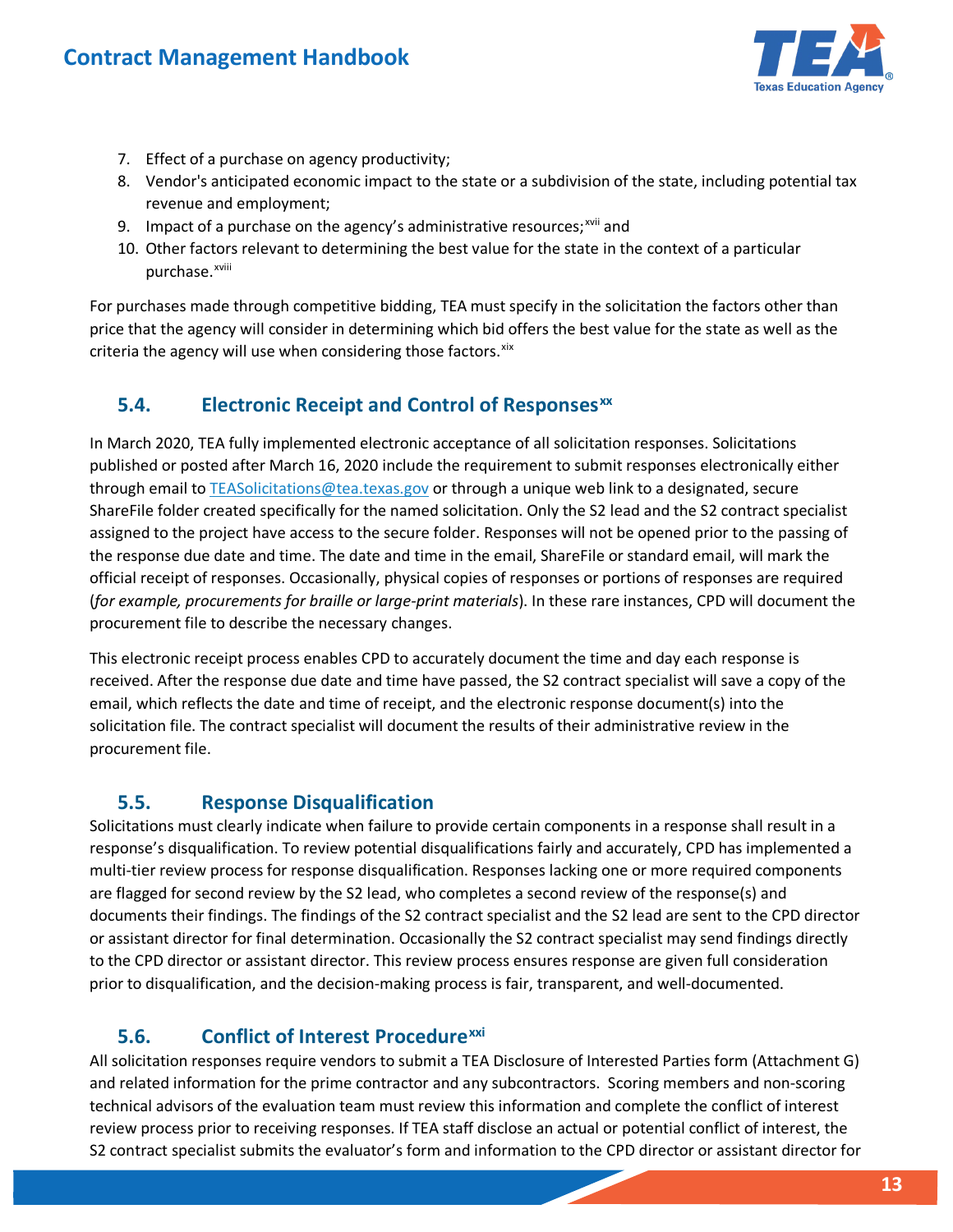

 review and determination. The CPD director or assistant director will review the evaluator's form and discuss there is an actual conflict of interest, and if so, whether it can be cleared. CPD leadership may consult with the situation with the evaluator if needed. The CPD director or assistant director will then determine whether TEA's Ethics Advisor if needed. The CPD director or assistant director will document their decision within the Conflict of Interest form and in their response to the S2 contract specialist.

 team members will be instructed not to share information with the evaluator excused from participation. **All agency staff involved in procurements have an ongoing obligation to immediately report potential conflicts of interest.** Erring on the side of disclosure helps avoid the appearance of impropriety and supports TEA's efforts to maintain the integrity of the procurement process. If circumstances change or an evaluator becomes aware of a potential conflict, they must contact a member of CPD immediately and may be asked to complete a new COI form to describe the potential conflict. The key question is whether the relationship would influence the individual's ability to remain impartial in the performance of their duties related to the procurement. If the CPD director or assistant director determine the staff member has an actual conflict of interest, that evaluator will be excused from participation in the procurement, and the remaining evaluation

### <span id="page-13-0"></span>**5.7. Evaluations**

### Evaluation Committee

 Conflict of Interest Disclosure Form (COI Form) prior to receiving proposals for evaluation. The S2 contract The evaluation committee members are initially identified in the Planning Package by the project lead. The committee is composed of subject matter experts and stakeholders who have taken the required TEA trainings and executed non-disclosure agreements (NDAs). Evaluation committee members must also complete the TEA specialist will verify all evaluators have completed the required training and forms throughout the procurement phase.

### Evaluation Process

To safeguard the integrity of the evaluation process, committee members may not communicate with anyone outside the committee regarding the responses received or the evaluation process. Discussion of responses must only occur at an evaluation committee meeting, facilitated by the S2 contract specialist, with all scoring members present. Each response must be evaluated independently against the requirements and evaluation criteria published in the solicitation. The evaluation committee members must not conduct independent research. Each member's evaluation must be based solely on their personal review of each response, as submitted.

### **Scoring**

 Evaluation committee members must individually submit their scores to the S2 contract specialist who will responses, TEA may conduct oral presentations. Oral presentations are not required and may not be necessary compile the scores and identify the competitive range and/or highest scoring response(s). After reviewing the in every situation. Oral presentations may be scheduled for all respondents or limited to the top ranked vendors in the competitive range. The S2 contract specialist will coordinate the presentation with the respondents.

Oral presentations provide an opportunity for respondents to highlight the strengths and unique aspects of their responses and provide answers to clarification questions evaluators may have about the responses. Oral presentations are facilitated by CPD. Following oral presentations, the evaluation committee members will complete a new scoring matrix using the evaluation criteria published in the solicitation. The S2 contract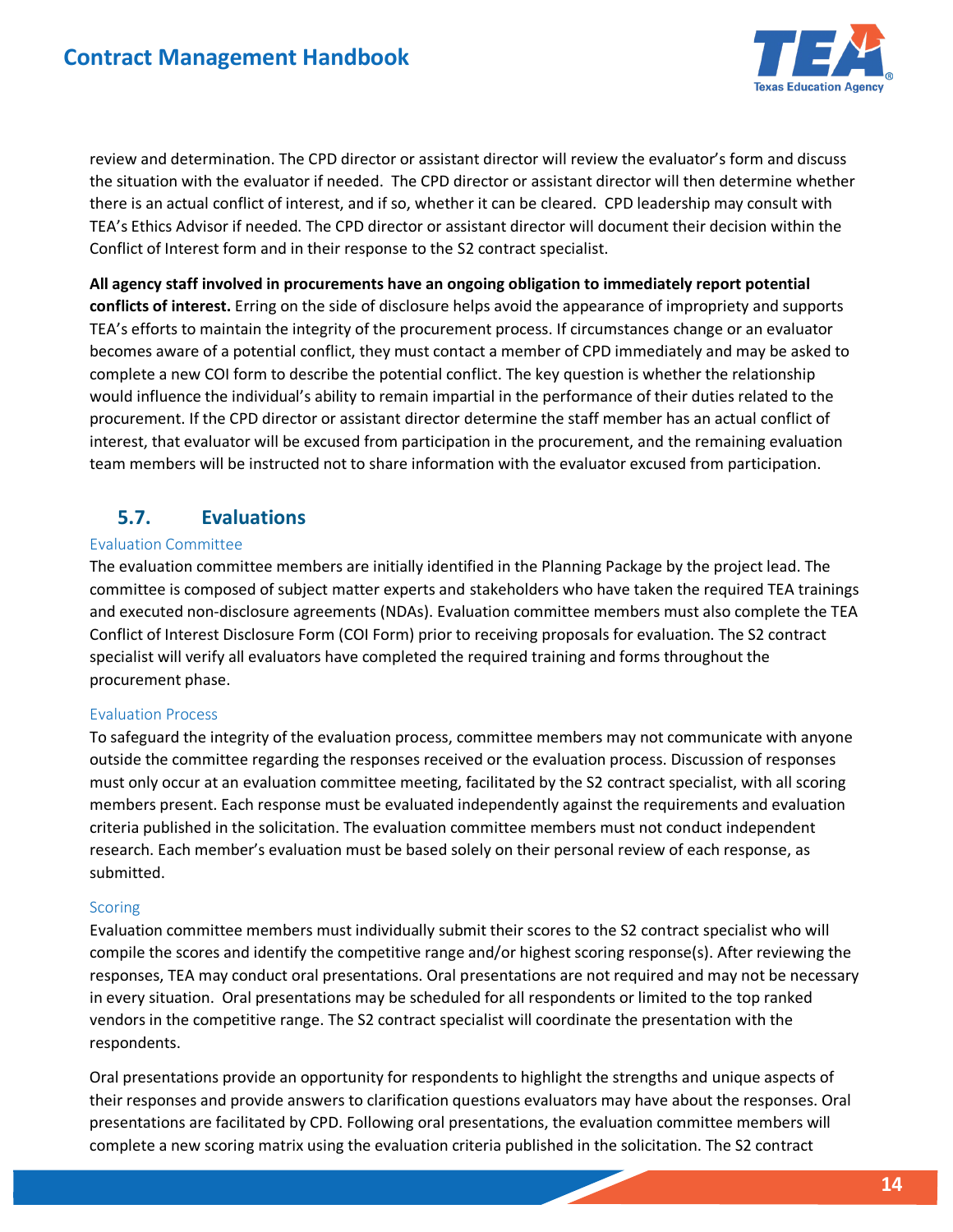

 specialist will compile the new scores and identify the highest scoring responses(s). The final scores are reviewed by a non-CPD staff member for third-party verification before being considered final.

### <span id="page-14-0"></span>**5.8. Certification of Vendor Assessment Process**

In accordance with [Texas Government Code § 2261.0525,](https://statutes.capitol.texas.gov/Docs/GV/htm/GV.2261.htm#2261.0525) the CPD director will review the process and all documents used to assess each respondent and include a written certification in the contract file. The S2 contract specialist will draft a memo for the CPD director's signature to certify the following:

- The agency assessed each response using the evaluation criteria published in the solicitation;
- The number of scoring rounds that were completed;
- Scores were reviewed by the S2 contract specialist, verified through a third-party review process, and the final calculation of scoring of responses is accurate; and
- If scores were changed, the reasons for the changes were reviewed and determined to be appropriate.

### <span id="page-14-1"></span>**5.9. Recommendation Memo**

 On behalf of the evaluation committee, the S2 contract specialist will draft a recommendation memo contract to 1) the highest ranked respondent without discussion, 2) tentatively award the contract to the requests for qualifications (RFQs) when multiple individuals or firms are necessary to complete the same scope summarizing the procurement process and the evaluation committee's recommendation to award the highest ranked respondent subject to successful completion of negotiations, or 3) not award the solicitation. If the solicitation allows, the evaluation committee may recommend a contract award to more than one respondent provided the respondents are the highest ranked in the evaluation. This is most common in of work.

 appropriate leadership chain through and including their deputy commissioner. The S2 contract specialist will provide the draft memo to the project lead for review and additional information. Once finalized, the CPD director or assistant director will review the memo to ensure it accurately summarizes the solicitation and evaluation process and includes the best value considerations. The CPD director or assistant director will sign the memo and return it to the S2 contract specialist. The S2 contract specialist will send the partially signed memo to the project lead for signature and routing through the

### <span id="page-14-2"></span>**5.10. SAO Nepotism Form**

 For contracts with an estimated value of \$1 million or more, the S2 contract specialist will complete an SAO ensure the CPD HUB Office staff member(s) signs the form. It is sometimes necessary to complete more than prior to the project transition to the Contract Formation team. The form(s) are routed with the Formation team. The S3 contract specialist assigned to the project and the S3 lead, at a minimum, will also sign Nepotism Form with information for the respondent(s) recommended for an award. The S2 contract specialist will ensure each member of the evaluation team and the leadership team who signs the Recommendation to Award memo reviews and signs the SAO Nepotism Form. The S2 contract specialist will also sign the form and one form, especially for solicitations with large evaluation teams. In this case, the S2 contract specialist will ensure multiple forms are appropriately completed, clearly identified, and routed for all necessary signatures Recommendation to Award memo and other pertinent solicitation related documents to the Contract the SAO Nepotism Form before routing with other contract documents for signature by the appropriate signature authority.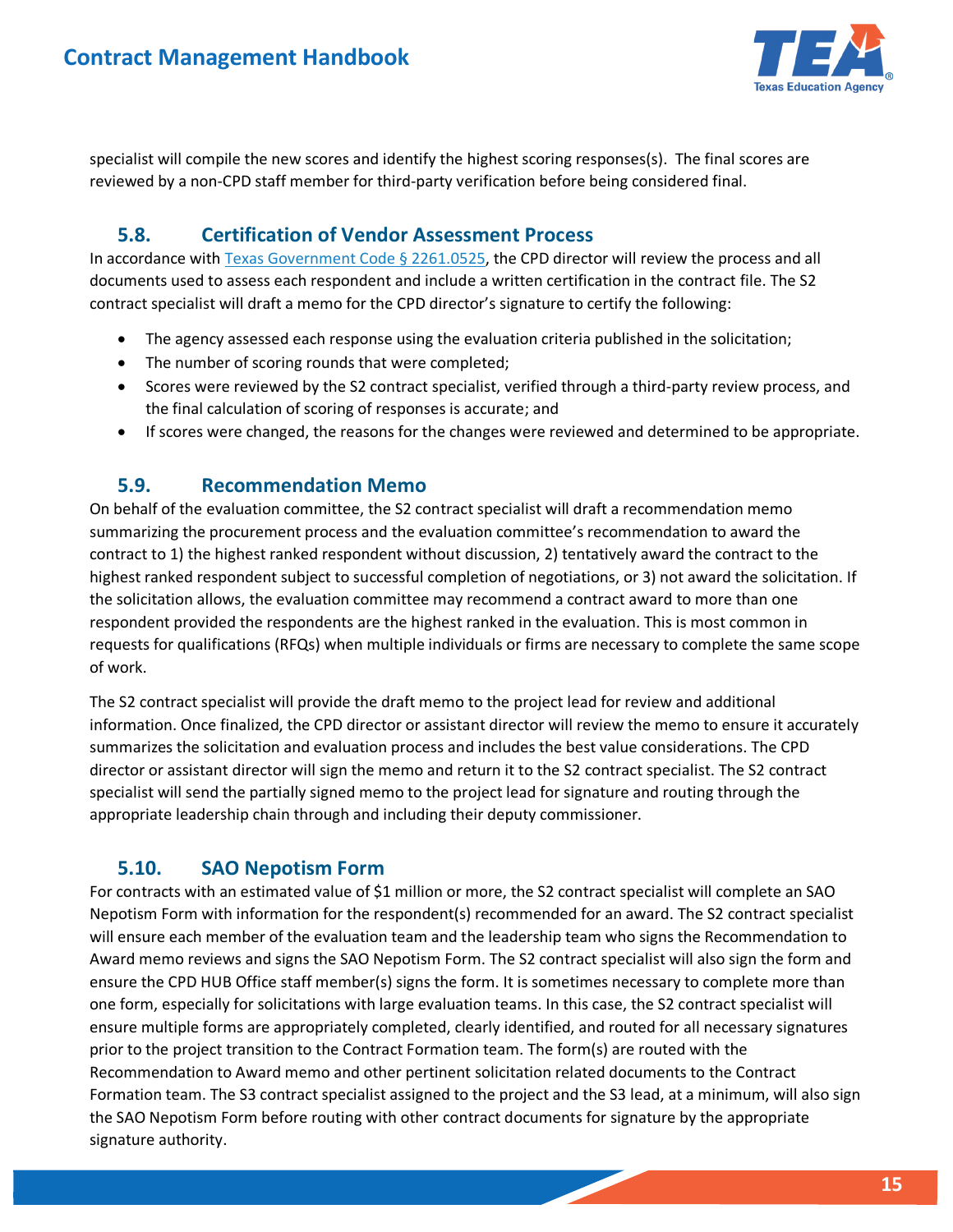

### <span id="page-15-0"></span>**5.11. Special Topics in Solicitation and Evaluation**

#### Formal Protest Procedures

 located in 19 TAC § 30.2002. These rules outline the procedures for filing and evaluating formal protests In compliance with Texas Government Code 2155.132, TEA has adopted rules for handling formal protests related to the TEA procurement process.

#### Interagency Contracts and Interlocal Cooperation Contracts

Interagency Contracts (IAC) and Interlocal Cooperation Contracts (ICC) are examples of exceptions to the competitive bidding requirement. IACs are governed by the Interagency Cooperation Act, Texas Government Code Chapter 771, which enables state agencies to contract with other state agencies for governmental functions and services. ICCs are governed by the Interlocal Cooperation Act, Texas Government Code Chapter 791, which enables state agencies to contract with units of local government.

### Education Service Centers (ESCs)

governed by Chapter 791 of the Texas Government Code and Chapter 8 of the Education Code.<sup>xxii</sup> ESCs are statutorily created entities whose purpose is to provide services to and support for school districts, schools, and educators that help students succeed. A contract between TEA and an ESC, other than a contract entered into under a standard competitive solicitation to which the ESC responded, is considered an ICC,

### Outside Counsel Contracts

 and will generally be directed to solicit the required services through a Request for Qualifications (RFQ) The Attorney General serves as the State of Texas' legal counsel representing state agencies and institutions of higher education. Accordingly, per Title 1, Chapter 57 of the Texas Administrative Code, TEA may not retain or select any outside counsel without first receiving authorization and approval from the Office of the Attorney General. TEA staff must make a request for Outside Counsel in consultation with TEA's Legal Services Division processfacilitated by CPD. xxiii

### Sole-Source or Proprietary Procurements

Sole-Source or proprietary purchases are subject to enhanced scrutiny and are governed by procedures outlined in Texas Government Code 2155.067 and in the TPCMG. Agency staff must consult with CPD to ensure compliance with appropriate policies and procedures. Sole-source or proprietary memos must be signed by the Commissioner or a person to whom such signature authority has been properly delegated in the agency procurement plan. Proprietary purchases, regardless of whether they are sole source or competitive, are subject to statutory external reviews and posting requirements. The S2 contract specialist will ensure the solesource or proprietary memo is submitted to SPD with the solicitation, as applicable.

### **For more information:**

- Email Contact[: TEASolicitations@tea.texas.gov](mailto:TEASolicitations@tea.texas.gov)
- iTEA Page: Phase 2: Procurement [Home \(sharepoint.com\)](https://texasedu.sharepoint.com/sites/itea/cgfa/contractsandpurchasing/procurement/SitePages/Home.aspx)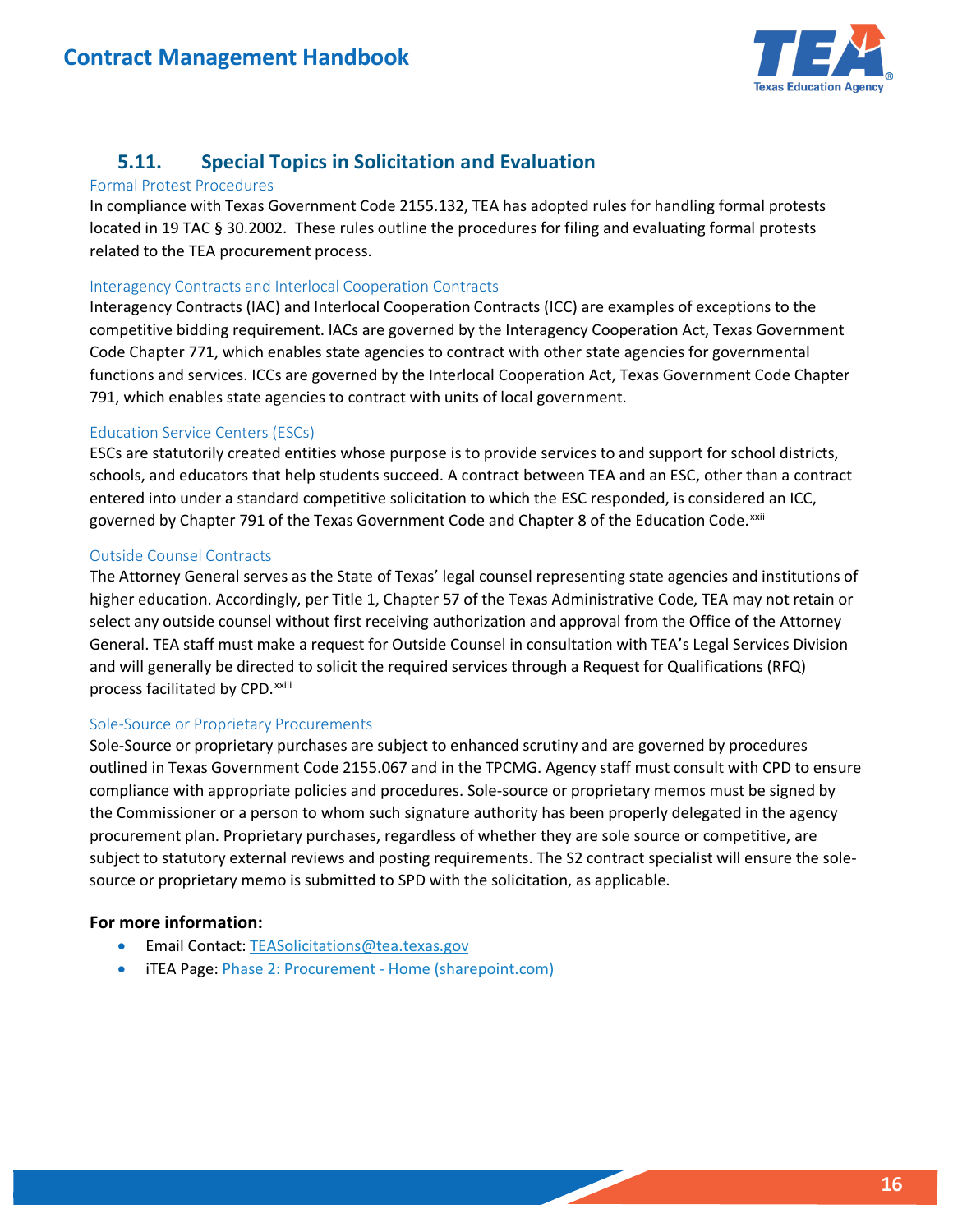

## <span id="page-16-0"></span>**6. Contract Formation (S3)**

 The purpose of the Contract Formation phase is to enable the agency to enter into a contract that complies with applicable laws and policies, contains provisions designed to hold vendors accountable to a specific project schedule and cost, manages risk appropriately, and achieves the procurement objectives.

### <span id="page-16-1"></span>**6.1. Contract Formation Process Components**

### Agency Staff Responsibilities

- Provide information about task plan areas that they would like to negotiate.
- Participate in contract negotiations along with CPD staff as needed.
- Participate in task plan revisions and provide final contract approval prior to signature.
- Provide an approved requisition prior to contract signature.
- • Provide new approved requisitions as needed at any contract amendment and each fiscal year of the contract.

#### CPD Formation Staff Responsibilities

- Lead contract negotiations and task plan review.
- Obtain necessary approvals from agency subject matter experts including legal, IT, etc.
- • Handle post-execution work including, but not limited to, purchase order creation, accurate data reporting in tools like Smartsheet and timely reporting of contracts to the Legislative Budget Board (LBB).
- Lead annual renewal process and ensure timely renewal of contracts.
- Participate with Legal (as needed) in updates to TEA Standard Terms and Conditions.
- Providing agency-wide training on best practices and agency standards for contract formation.

CPD Contract Monitoring<sup>[xxiv](#page-30-24)</sup> Staff Responsibilities During Contract Formation Phase

- Conduct vendor due diligence prior to executing contracts.
- Conduct pre-signature review process.
- Route contracts for TEA signature.

#### Examples of Documents Maintained by the Contract Formation Team<sup>xxv</sup>

- TEA Standard Terms and Conditions and related contract forms (the terms and conditions are owned by Legal, but CPD maintains copies in its files).
- LBB Attestation Letter template.
- Various contract templates.

### <span id="page-16-2"></span> **6.2. Contract Negotiations**

The time it takes to negotiate and execute a formal written agreement varies depending on several factors including, but not limited to, the complexity of the procurement, the type and extent of vendor exceptions to TEA's standard terms and conditions, level of planning done ahead of time to achieve a well-written task plan, and responsiveness and availability of program staff and vendors to negotiate terms.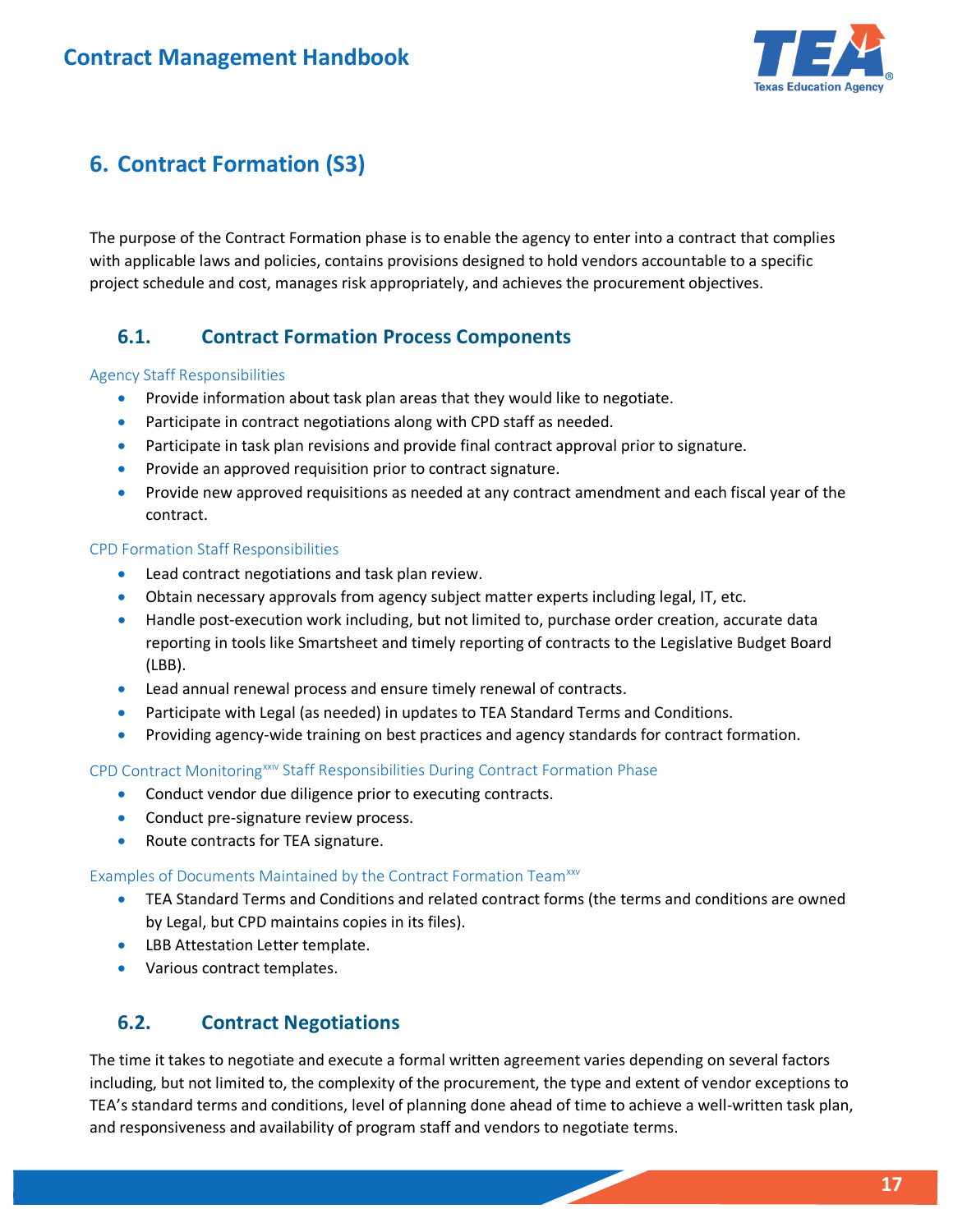

 terms of the contract. **The Limited Contact Policy remains in effect for all other TEA staff, unless the staff member is designated by the program manager as a necessary participant in negotiation efforts. Effective**  The TEA negotiations team primarily consists of the S3 contract specialist assigned to the project and the program manager and/or project lead. TEA Legal, outside counsel, and/or a representative from IT may also join negotiations if their expertise is necessary. The program manager, with the guidance of the contract specialist, is permitted to participate in discussions with the vendor for the limited purpose of negotiating **March 1, 2022, additional staff participating in contract negotiations will be required to complete a COI and NDA if they have not already done so for the project.** 

 contract is sent to the S3 lead for a second review, before being sent to the program manager for final approval of the contract. Once TEA and the vendor reach a final agreement on the substantive terms and conditions of the contract, the

 signature compliance review before the S3 contract specialist sends the final contract to the vendor for their Following the program manager's final approval, a member of the Contract Monitoring team conducts a presignature.

 Any deviations from TEA's standard terms and conditions must be approved by TEA Legal or outside counsel. If no standard terms have been changed during the negotiations process, then legal review of the contract is not required.

### <span id="page-17-0"></span> **6.3. Pre-Signature Review (PSR) and Execution**

 team completes a pre-signature review, known as PSR. The PSR may be completed by the S4 lead, or the S4 Before CPD routes the contract for signature by authorized officials, a member of the Contract Monitoring (S4) contract specialist designated by the S4 lead.

 During this stage, S4 staff conduct all necessary checks to ensure the vendor is eligible to contract with TEA. This includes checking a variety of sources, including:

- $\bullet$ [Debarred Vendor List](https://comptroller.texas.gov/purchasing/programs/vendor-performance-tracking/debarred-vendors.php)
- [Divestment Statute Lists](https://comptroller.texas.gov/purchasing/publications/divestment.php)
- <u>Vendor Hold Search</u>
- [Vendor Performance Report Search](http://www.txsmartbuy.com/vpts)
- **System for Award Management** •

If there are instances and/or emerging patterns of noncompliance identified during PSR, S4 will consult with the CPD director to proactively implement system corrections.

Once the contract has passed PSR, the assigned S4 contract specialist will notify the S3 contract specialist who will route the contract to the vendor for signature.

 Once the S3 contract specialist receives the vendor's signature, they will send the contract to the S4 lead to route the contract to the appropriate TEA signatory based on the signature authority delegation below.

### <span id="page-17-1"></span> **6.4. Signature Authority Delegation[xxvi](#page-30-26)**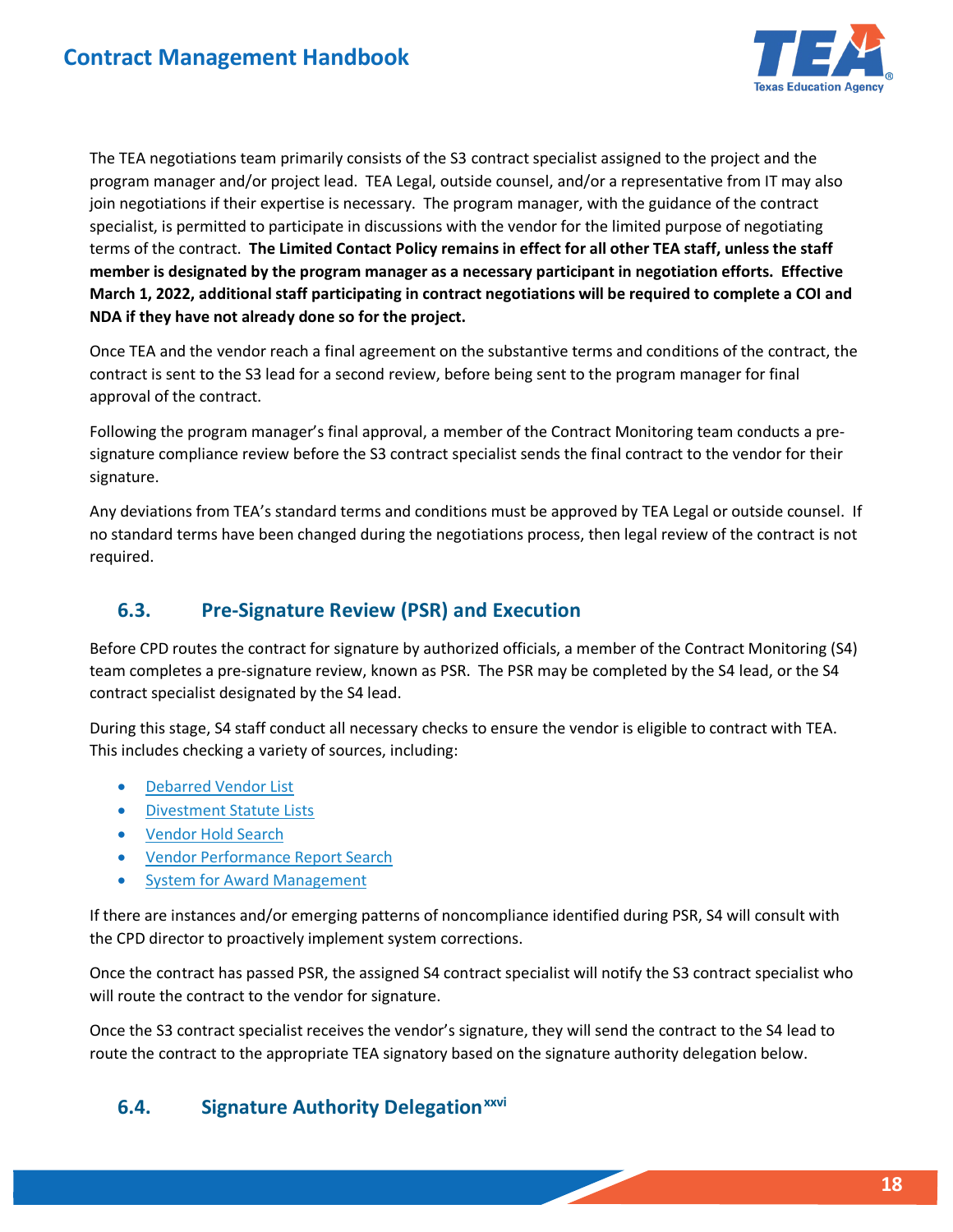

 the appropriate internal signatory according to the following schedule (*updated by CPD and approved by Commissioner Morath in November 2021*): A contract is not valid until it is signed by both parties. Once PSR has been completed and the vendor has signed the contract, the S4 lead or the S4 contract specialist designated by the S4 lead routes the contract to

 *and purchase orders (POs)*) as follows: Pursuant to both Texas Government Code §2261.254 and OP 01-02, the Commissioner of Education delegated the approval and signature authority for all agreements (*for avoidance of doubt, this includes contracts, Memoranda of Understanding (MOUs), Interagency Agreements (IACs), Interlocal Cooperation Contracts (ICCs),* 

- Director of Contracts and Purchasing: up to [\\$149,999.99](https://149,999.99)
- Chief Financial Officer: from \$[150,000.00](https://150,000.00) to \$[999,999.99](https://999,999.99)
- Deputy Commissioner of Finance: from [\\$1,000,000.00](https://1,000,000.00) to [\\$4,999,999.99](https://4,999,999.99)
- Commissioner of Education: \$ [5,000,000.00](https://5,000,000.00) and above

Some additional clarification:

- total contract value of the original contract. • For renewals and amendments that do not add funding, staff will select the TEA signatory based on the
- For renewals and amendments that add funding, staff will select the TEA signatory based on the updated total contract value according to the thresholds above.
- For MOUs, IACs, ICCs, and other non-contract/non-PO agreements with zero dollar value, staff will select the TEA signatory based on the level of seniority of the counter-signing party. If the seniority of the counter-party is unclear, staff will direct the document to the Deputy Commissioner of Finance or Commissioner of Education for signature, as appropriate.

 As an additional compliance control, the CPD Director, the Chief Financial Officer, the Deputy Commissioner of Finance, and the Commissioner of Education cannot enter requisitions or purchase orders into TEA's financial accounting systems.

### <span id="page-18-0"></span>**6.5. Post-Execution Activity**

 manager, informing them the project may begin and the limited contact policy has ceased. Once the contract is fully executed, the S3 contract specialist provides a copy to the vendor and the program

### External Reporting Requirements<sup>xxvii</sup>

For competitive contracts and certain other contract awards, the S3 contract specialist must post a notice of award to the ESBD if the contract is expected to exceed \$25,000, or, in the case no contract can be reached, a notice of no award. Depending on the procurement, TEA may also provide notification to each unsuccessful vendor in writing. CPD must maintain proof of the ESBD posting in the contract master file.

Certain contracts, such as major consulting contracts, require additional steps be taken after contract execution and at the time the contract is renewed, amended, or extended. If an agency does not comply with the statutory requirements for major consulting services contracts, the consulting contract, including amendments, extensions, and renewals, is void.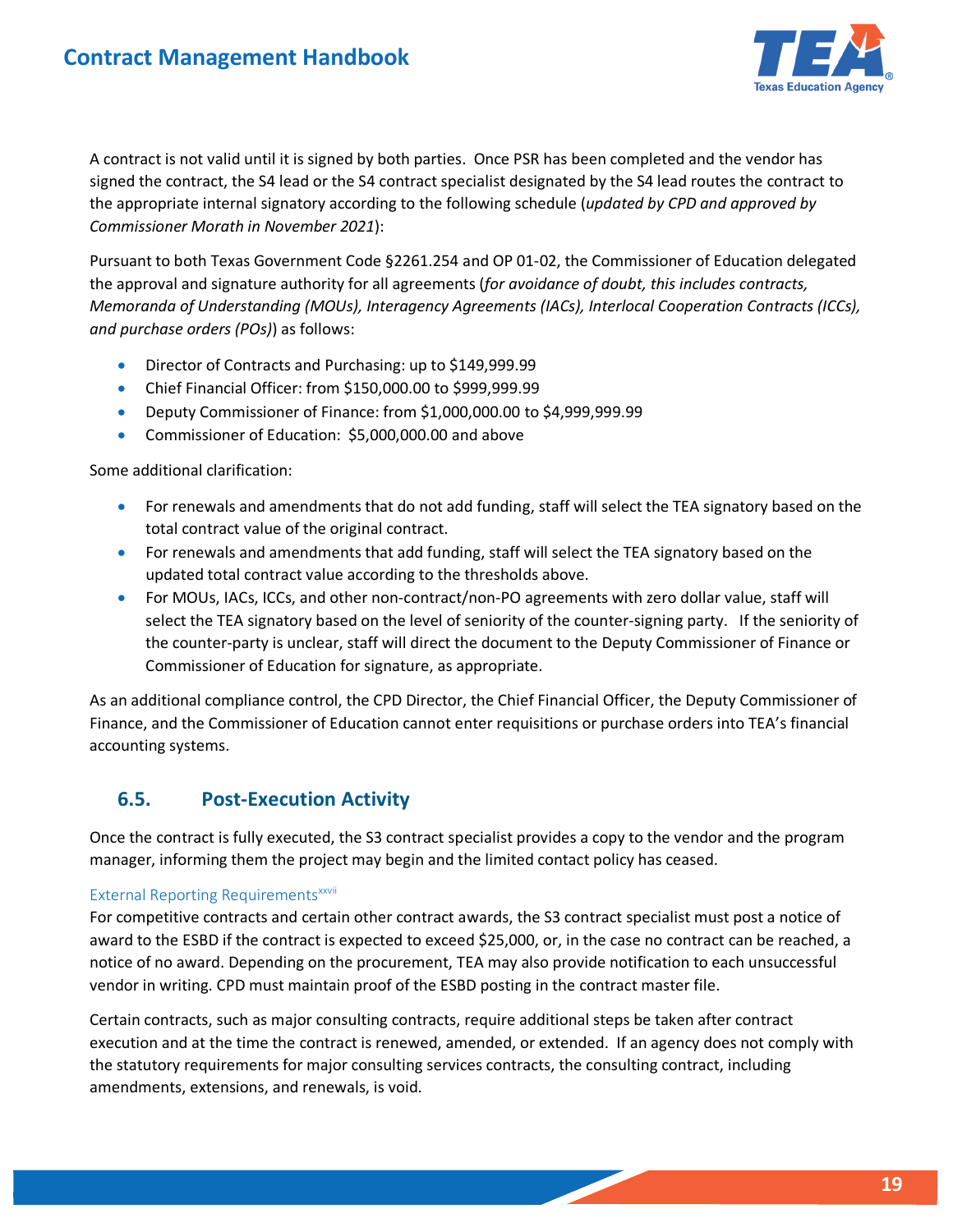

The S3 contract specialist is also required to submit contract information to the [LBB Contracts Database.](https://cms.lbb.state.tx.us/Login.aspx?ReturnUrl=%2fPublic%2fSearch.aspx;) The new LBB reporting requirements as revised by the  $87<sup>th</sup>$  Legislative Session are as follows:

| <b>CONTRACT REPORTING REQUIREMENTS BY THRESHOLD</b> |                              |                           |                           |                           |  |
|-----------------------------------------------------|------------------------------|---------------------------|---------------------------|---------------------------|--|
| <b>VALUE</b>                                        | $>$ \$50,000                 | >\$1 MILLION              | >\$1 MILLION              | >\$10 MILLION             |  |
| <b>Type</b>                                         | <b>All Contract Types</b>    | Non-competitive/          | Emergency                 | <b>All Contract Types</b> |  |
|                                                     |                              | <b>Sole Source</b>        |                           |                           |  |
| Due date                                            | Within 30 days of award or   | Within 15 days of         | Within 5 days of          | Within 15 days of         |  |
|                                                     | amendment                    | award                     | award                     | award                     |  |
| Reporting                                           | GAA, Article IX §7.04, Texas | GAA, Article IX §7.11     | GAA, Article IX §7.11     | GAA, Article IX §7.11     |  |
| provision                                           | Government Code §322.020     |                           |                           |                           |  |
| Documentation                                       | Requires solicitation and    | Requires attestation      | Requires attestation      | Requires attestation      |  |
| requirement                                         | contract documents           | letter, solicitation, and | letter, solicitation, and | letter, solicitation, and |  |
|                                                     |                              | contract documents        | contract documents        | contract documents        |  |

#### DataIntegrity<sup>xxviii</sup>

 captured. Additionally, any potentially ambiguous data column contains an informational dropdown that TEA recognizes the need for data integrity to ensure that all necessary contracts and reporting items are handled promptly. The S3 contract database is routinely reviewed to ensure that only necessary information is further explains what information needs to be recorded. Finally, the S3 lead regularly emphasizes the need for Smartsheet and other data to be accurate (CPD routinely use such information for reporting, compliance, and other items) and has instituted a double-check system following execution of any contract document to ensure data integrity.

### <span id="page-19-0"></span>**6.6. Change Management, Renewals, & Amendments**

Change management (which includes renewals and amendments) is typically a shared responsibility between the Contract Formation and Contract Monitoring teams. These topics are addressed in detail below in Section [7.4.](#page-23-1)

### <span id="page-19-1"></span>**6.7. Special Topics in Contract Formation**

### Standard Terms and Conditions

 TEA's Office of Legal Services maintains ownership of TEA's contract terms and conditions. TEA staff may Legal. CPD and Legal review and update the terms and conditions annually and at certain key events, including contract clauses.<sup>xxix</sup> recommend changes to TEA's standard terms and conditions, but all changes must ultimately be approved by after legislative sessions and when CPA issues updated guidance regarding required and recommended

#### Advance Payment Policy

 the availability of advance payments to vendors as a TEA contract payment methodology. CPD has permitted where TEA is already receiving substantial benefits under the contract (as in the case of software access). In all In accordance with state policy and as a general policy to reduce the risk of fraud, waste, and abuse, CPD limits advance payments in rare circumstances per Department of Information Resources (DIR) guidance in cases other cases, TEA limits advance payments to those instances authorized by statute and approved by the TEA Deputy Commissioner of Finance.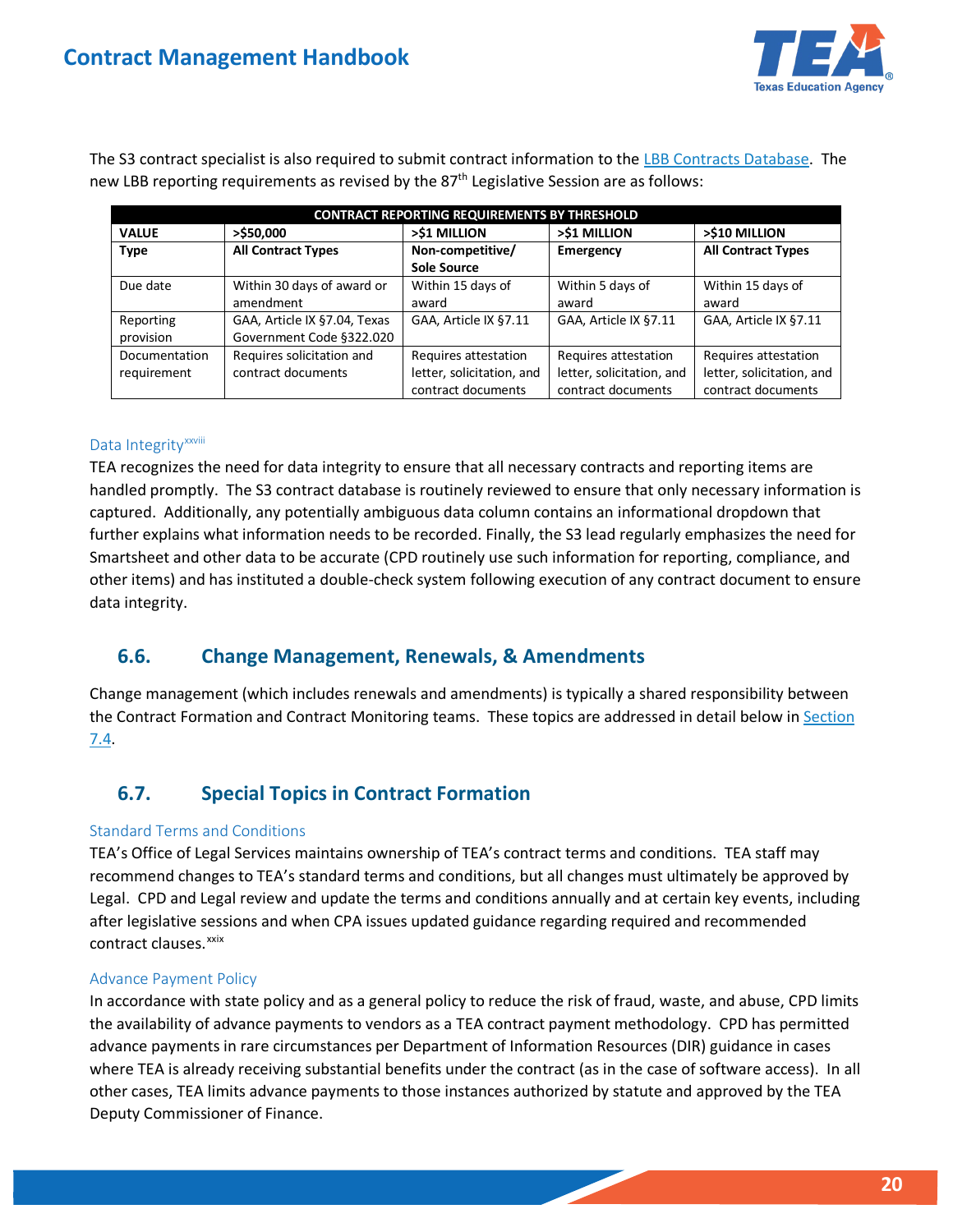

### Form 1295 Disclosure of Interested Parties<sup>xxx</sup>

 submits a Disclosure of Interested Parties form (Form 1295) to TEA at the time the business entity submits the information disclosed in the original Form 1295. Texas law prohibits TEA from entering certain contracts over \$1 million with a business entity unless the entity signed contract. A Form 1295 is also required if, after execution of the original agreement, the terms of the contract change and require an action or vote by the entity's governing body, or if the value of the contract increases by at least \$1 million. Vendors must update the Form 1295 any time there is a change to the

 instructions provided to create a new certificate. The vendor must sign and return the form as directed to TEA. CPD staff must acknowledge receipt of the Form 1295 on the Texas Ethics Commission website. Vendors must establish an account and user profile on the Texas Ethics Commission website and follow

#### SAO Nepotism Form<sup>xxxi</sup>

Pursuant to Texas Government Code 2262.004, purchasing personnel of a state agency must disclose information regarding certain relationships with, and direct or indirect pecuniary interests in, any party to a major contract with the state agency prior to the award of a major contract. TEA uses the State Agency [Uniform Nepotism Disclosure Form](https://sao.texas.gov/Documents/Forms/NepotismDisclosureForm202x.pdf) created by SAO to report those relationships.

 director for final review and sign-off. The Deputy Commissioner of Finance has delegated signing authority to The S3 contract specialist is responsible for securing all remaining necessary signatures and routing to the CPD the CPD director to acknowledge receipt of the State Agency Uniform Nepotism Disclosure Form signed by the purchasing staff members involved in the procurement.

### <span id="page-20-0"></span>**6.8. Limited Contact Policy**

 Throughout the Contract Formation phase, the **Limited Contact Policy** remains in effect. Vendor nor have unmonitored communications directly with vendors once the policy has been invoked. communication must be led by CPD staff to ensure the integrity of the ongoing procurement. Agency staff may be included on emails and in meetings with vendors; however, they may not initiate such communications

Communication with vendors regarding work on an existing contract is allowed and must remain within scope of the existing contractual relationship. Discussions with vendors (incumbent, prospective, or otherwise) regarding open procurements is not permitted. When in doubt, staff should reach out to CPD or forward communications to their CPD contact and allow CPD to respond accordingly.

### **For more information:**

- **•** Email Contact: TEAContracts@tea.texas.gov
- iTEA Page[: Phase 3: Contract Formation -](https://texasedu.sharepoint.com/sites/itea/cgfa/contractsandpurchasing/contractformation/SitePages/Home.aspx) Home (sharepoint.com)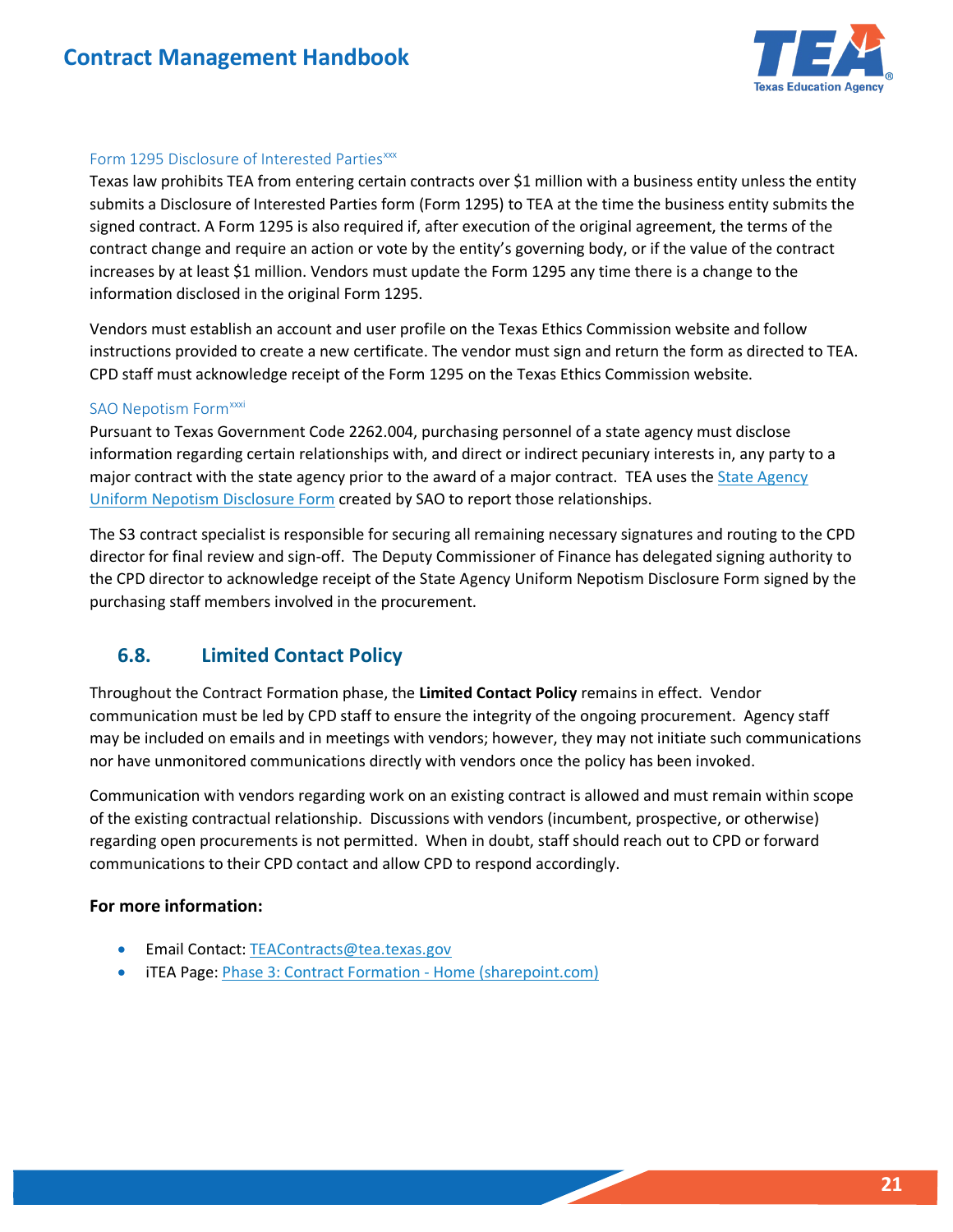

# <span id="page-21-0"></span> **7. Monitoring (S4)**

 terms and conditions of their TEA contracts and to prevent fraud, waste, and abuse. Contract monitoring is  *managing the contract and the vendor relationship*), with support from Accounting, CPD, and Legal as needed. The purpose of the Monitoring phase is to ensure vendors are providing goods and services consistent with the primarily the responsibility of the contract manager (*TEA staff member who has ultimate responsibility for* 

criteria to include in the solicitation so vendors will be aware of how their performance will be monitored.<br>Examples include: Contract monitoring begins as early as the Planning phase, where staff are responsible for developing clear

- An established timeline for completion of major tasks;
- Scheduled meetings with required attendees, outcomes, and deliverables;
- Deliverables meeting objective criteria such as accessibility compliance; and
- Submission of status reports on a regular cadence.

 contract. These activities must be conducted as objectively as possible and account for contract complexity, value, and risk. TEA has general criteria for assigning contracts a low, medium, or high risk status. Low-risk contracts are subject to general monitoring, and medium- or high- risk contracts are subject to enhanced Monitoring activities are conducted in a variety of ways depending on the risk level and the nature of the monitoring, an increased level of monitoring beyond what is normally used.

### <span id="page-21-1"></span>**7.1. Monitoring Process Components**

### AgencyStaff Responsibilities<sup>xxxii</sup>

- • Contract managers are generally responsible for monitoring the contracts to which they are assigned. This includes:
	- o Serving as the primary point of contact for agency communication with the contractor regarding all matters pertaining to the contract;
	- o Managing any state property used in contract performance, (such as computers, telephones, identification badges, etc.);
	- $\circ$  Implementing a quality control and contract monitoring process using TEA monitoring resources;
	- o Monitoring the contractor's progress and performance to ensure goods and services procured conform to the contract requirements and keeping timely records of findings;
	- o Promptly consulting with agency legal counsel to address any legal concerns and/or issues;
	- o Managing, approving, and documenting any changes to the contract through the change management process authorized by the terms of the contract;
	- o Verifying accuracy of invoices and authorizing payments consistent with the contract terms;
	- o Maintaining documentation verifying that goods and/or services were reviewed and accepted, subject to production to CPD, Internal Audit, SAO, and others upon request;
	- o Monitoring the contract budget to ensure sufficient funds are available throughout the term of the contract;
	- $\circ$  Identifying and resolving disputes with the contractor promptly (in collaboration with CPD, Legal, and Accounts Payable as needed);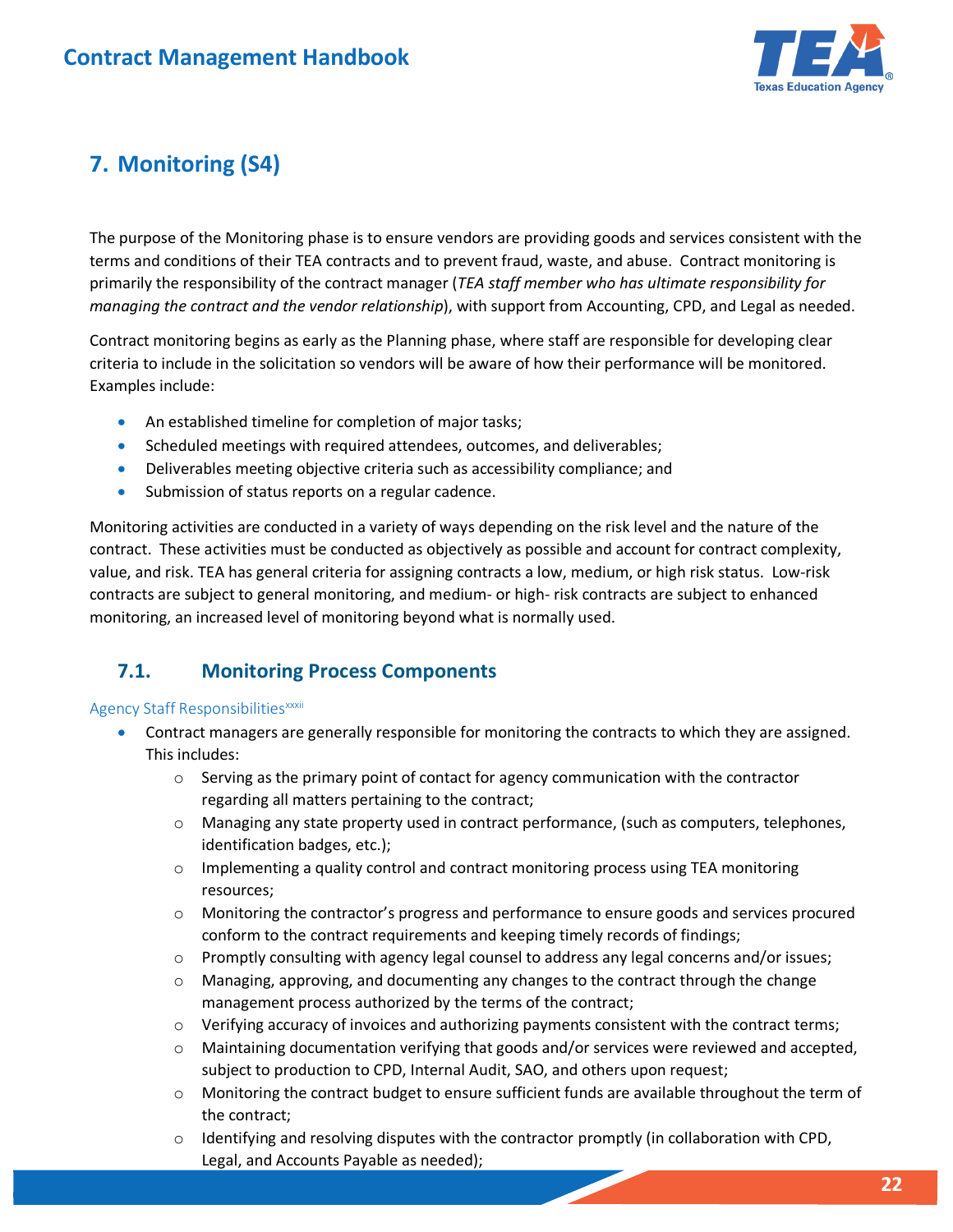

- $\circ$  Exercising state remedies, as appropriate, when a contractor's performance is deficient (with support from CPD and Legal as needed);
- o Maintaining appropriate records in accordance with the records retention schedule; and
- o Confirming all products and/or services have been delivered and delivery is completed prior to the expiration date of the contract.
- Contract managers must ensure they attend mandatory training held by CPD and may be required to obtain and maintain a CTCM certification (see [Section 3.4\)](#page-5-1).

### CPD Monitoring Staff Responsibilities

- Helping contract managers complete a Risk Assessment Form after a contract has been signed.
- Auditing invoices to compare invoiced amounts against tasks and costs outlined in the contract.
- Assisting agency staff in resolving budgeting and purchase order issues.
- Monitoring agency contracts for certain administrative reporting activities stated in the contract's terms and conditions or in any special provisions, including contractor reporting of any litigation, lobbyist activities, changes in ownership or financial status, and key changes in personnel.
- Monitoring changes in a contractor's HUB Subcontracting Plan (HSP) and requesting updated plans when contract amendments or renewals are processed.
- Communicating with TEA's HUB Office to ensure the contractor submits HUB Performance Assessment Reports (PARs) according to schedule.
- Monitoring agency compliance with statutes, rules, and regulations governing state agency contract and procurement activities.
- As part of enhanced monitoring activity, scheduling formal monitoring meetings between contract managers and S4 staff to review monitoring requirements.
- As part of enhanced monitoring activity, reviewing tools developed by contract managers for contract monitoring.
- Providing agency-wide training on best practices and agency standards for contract monitoring.

### Examplesof Documents Maintained by the Monitoring Team<sup>xxxiii</sup>

- Risk Assessment Form
- Risk Categories/Tiers
- • Contract Monitoring Tool, an excel document used to manage the budget and deliverables throughout the life of a contract.

### <span id="page-22-0"></span>**7.2.**Risk Assessment Policy and Procedures<sup>xxxiv</sup>

phase as part of the Planning Package to assess the risk of the planned procurement generally. CPD requires project managers fill out and sign a Procurement Planning Risk Assessment Form in the Planning

 Assessment Form containing more detailed criteria designed to address the risks specific to that contract. Once a vendor has been awarded a contract and the contract has been executed, the Monitoring team will request that the contract manager responsible for that specific contract fill out a Contract Monitoring Risk

 and ensuring the correct risk level is identified based on information supplied by the contract manager. Contract managers must fill out the form accurately and request clarification or assistance from CPD when necessary. The S4 contract specialist is responsible for reviewing the form, saving it to the procurement file,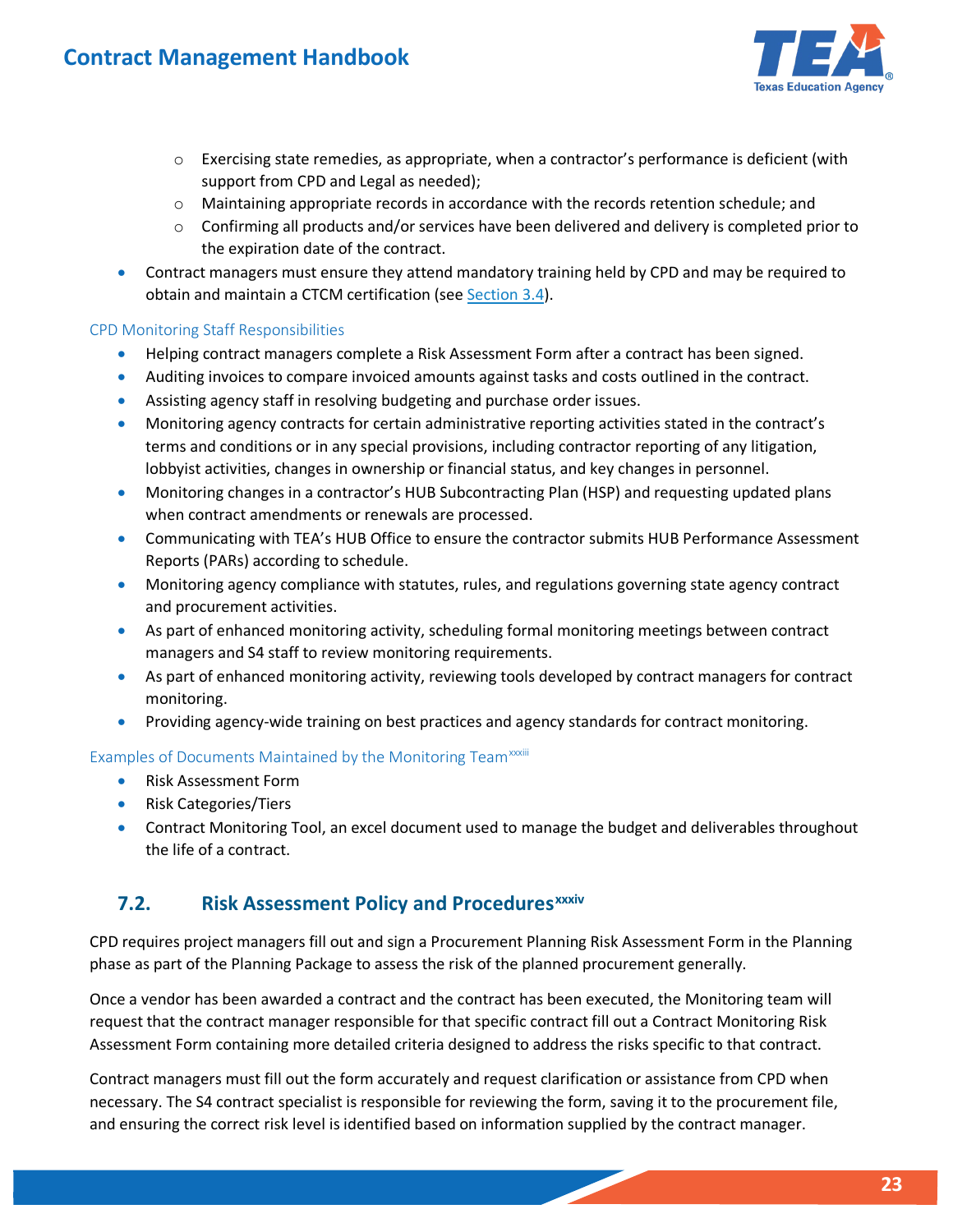

 The Contract Monitoring Risk Assessment Form enables CPD staff to determine whether a specific contract has a high, medium, or low risk rating. CPD will inform the contract manager of their monitoring responsibilities depending on the level of risk. For high-risk contracts, the Contract Monitoring team will provide additional support to contract managers, including ensuring they are properly documenting receipt of goods and services.

### <span id="page-23-0"></span>**7.3. Procedures Required by Law**

 exhaustive list; rather, it is intended to highlight a few of the most important requirements of which staff The following are examples of contract monitoring activities specifically required by statute. This is not an should be aware.

TEA is required by law<sup>xxxv</sup> to develop and comply with a purchasing accountability and risk analysis procedure. The procedure must provide for the following:

- 1) Assessing the risk of fraud, abuse, or waste in the vendor selection process, contract provisions, and payment and reimbursement rates and methods for the different types of goods and services for which the agency contracts;
- 2) Identifying contracts that require enhanced contract monitoring or the immediate attention of contract management staff; and
- 3) Establishing clear levels of purchasing accountability and staff responsibilities related to purchasing.

TEA is legally required to inspect and certify that all goods or services comply with the contract and certify in writingthat the invoice is correct. XXXVI

TEAis also required to post information regarding certain contracts on its public-facing website.<sup>xxxvii</sup> CPD updates the website monthly, accessible here: [Current Contracts | Texas Education Agency.](https://tea.texas.gov/about-tea/agency-finances/contracts-and-purchasing/current-contracts)

Finally, the CPD director is responsible for immediately notifying the Commissioner of any serious issue or risk thatis identified with respect to a contract.<sup>xxxviii</sup>

### <span id="page-23-1"></span>**7.4.**Change Management: Amendments, Renewals, and Budget Revisions<sup>xxxix</sup>

As mentioned above, change management is typically a shared responsibility between the Contract Formation and Contract Monitoring teams. Because the Contract Monitoring team most often serves as the intake for change management requests, the topic is addressed in detail here.

### Change Management Overview and Compliance Objectives

 impact the price and delivery of goods and/or services. Throughout the term of a contract, changes may become necessary for a variety of reasons. These changes may be minor administrative changes such as a change of address, or they can be substantial changes that

 If a contractor perceives that work beyond the scope of the contract was ordered by TEA, this creates a risk **Under no circumstance may TEA staff direct a contractor to perform work that is not stated in the contract.**  that the contractor may claim that the contract was "constructively" changed and may be entitled to additional compensation for the changes. Changes determined to be substantial will require additional review as appropriate by the CPD director and approval by the appropriate signature authority.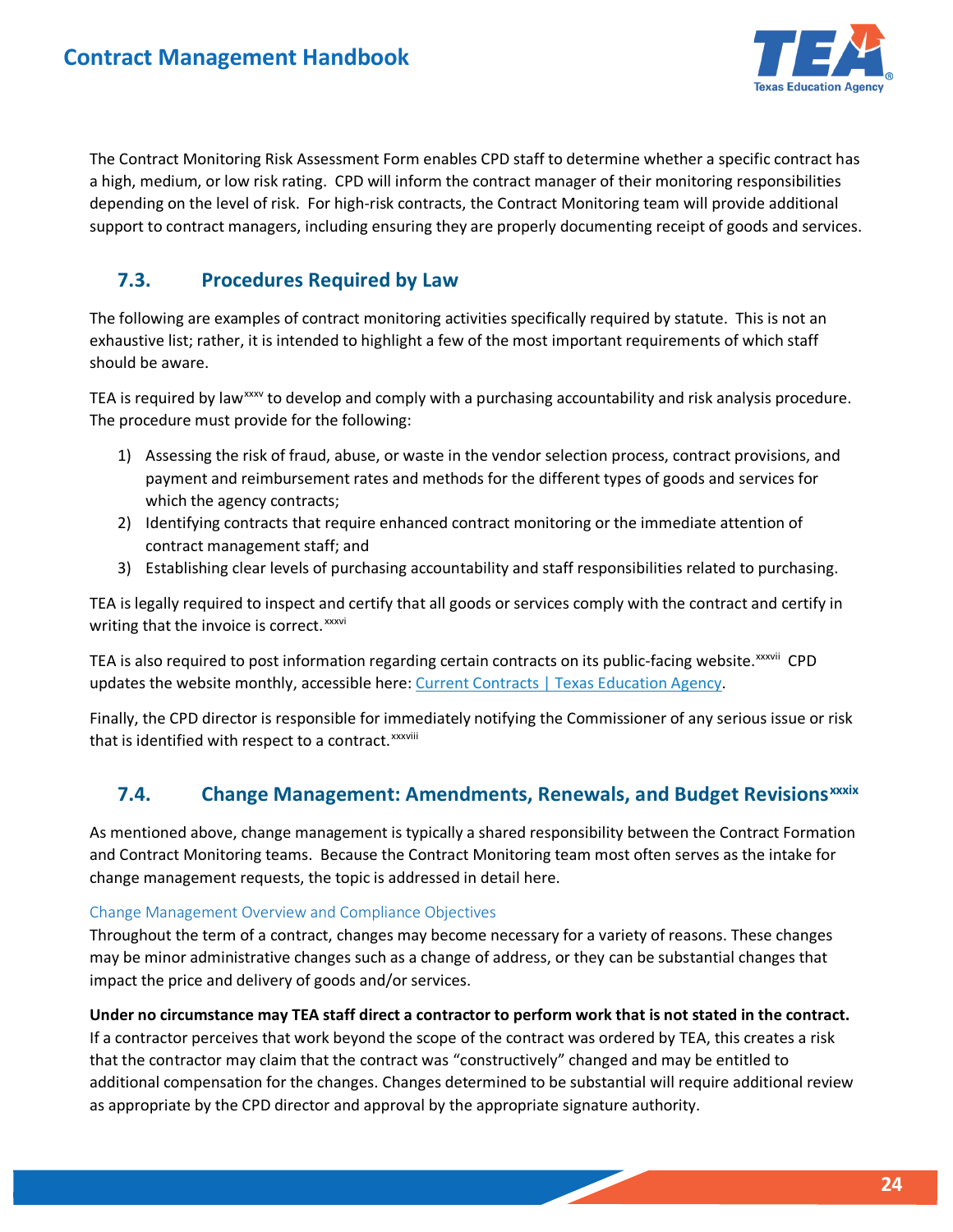## **Contract Management Handbook**



 Failure to manage and control changes may also result in an unintentional modification to the scope of work, extension of the schedule, increase in the contract cost, circumvention of management controls, or diminished contractor accountability, all of which subject the agency to risk. CPD's change management policy is specifically designed to mitigate the risk of fraud, waste, and abuse by ensuring all changes are properly evaluated and documented.

 **authority, and statutory authority. Amendments are not allowed to undermine state procurement laws Any changes to a competitive contract must remain within the scope of the original solicitation, funding regarding competitive bidding.** 

#### Change Management Timing

The Contract Monitoring team supports contract managers in effective planning for change management of their contracts. Agency staff are advised to plan ahead, as formal contract amendments typically take a minimum of one month to complete.

each contract document execution. Effective March 1, 2022, no formal amendments will be allowed prior to the expiration of 90 calendar days after the most recent document execution date. To enable CPD's efficient use of resources, projects should be sufficiently well-planned and documented at

In the rare circumstance where an amendment is needed due to unforeseen circumstances or other good cause, the contract manager must obtain written approval from their deputy commissioner as well as approval from CPD, pursuant to the change management process outlined below.

#### Change Management Process

 by the Contract Formation team and typically occur near the end of the fiscal year. To initiate any requested The most common types of changes are renewals, amendments, and budget revisions. Renewals are handled modifications to any part of the contract, contract managers must submit a Change Management Request form.

As a part of all change management requests, the contract manager will need to review their contract and provide the following information in the form linked above:

- 1) An updated task plan or statement of work showing the requested changes.
- 2) A description or justification explaining how the change remains within the scope of the original solicitation, if applicable.
- after March 1, 2022). 3) Confirm the change management request does not fall within 90 calendar days of the most recently executed contract document (applicable to all change management requests submitted
- 4) An analysis of whether the change should be able to be handled via a budget revision or a formal amendment. Contract managers must review the terms and conditions of their contracts with particular attention to the amendments clause (*this information is contained in Clause 7 for terms and conditions dated 1/7/22, 9/1/21 and 10/27/20, Clause G for terms and conditions dated from 10/2/18 through 12/9/19, and Clause RR for terms and conditions prior to 10/2/18*).
- 5) A current vendor performance report.

 and provide an explanation. If the requested change is approved, the S4 lead will notify the contract manager and transfer the file to S3 to draft and execute any formal amendments. The S4 lead will review the request and consult with S3 and/or CPD leadership, as needed to determine whether the request is allowable. If a change is not approved, the S4 lead will reach out to contract manager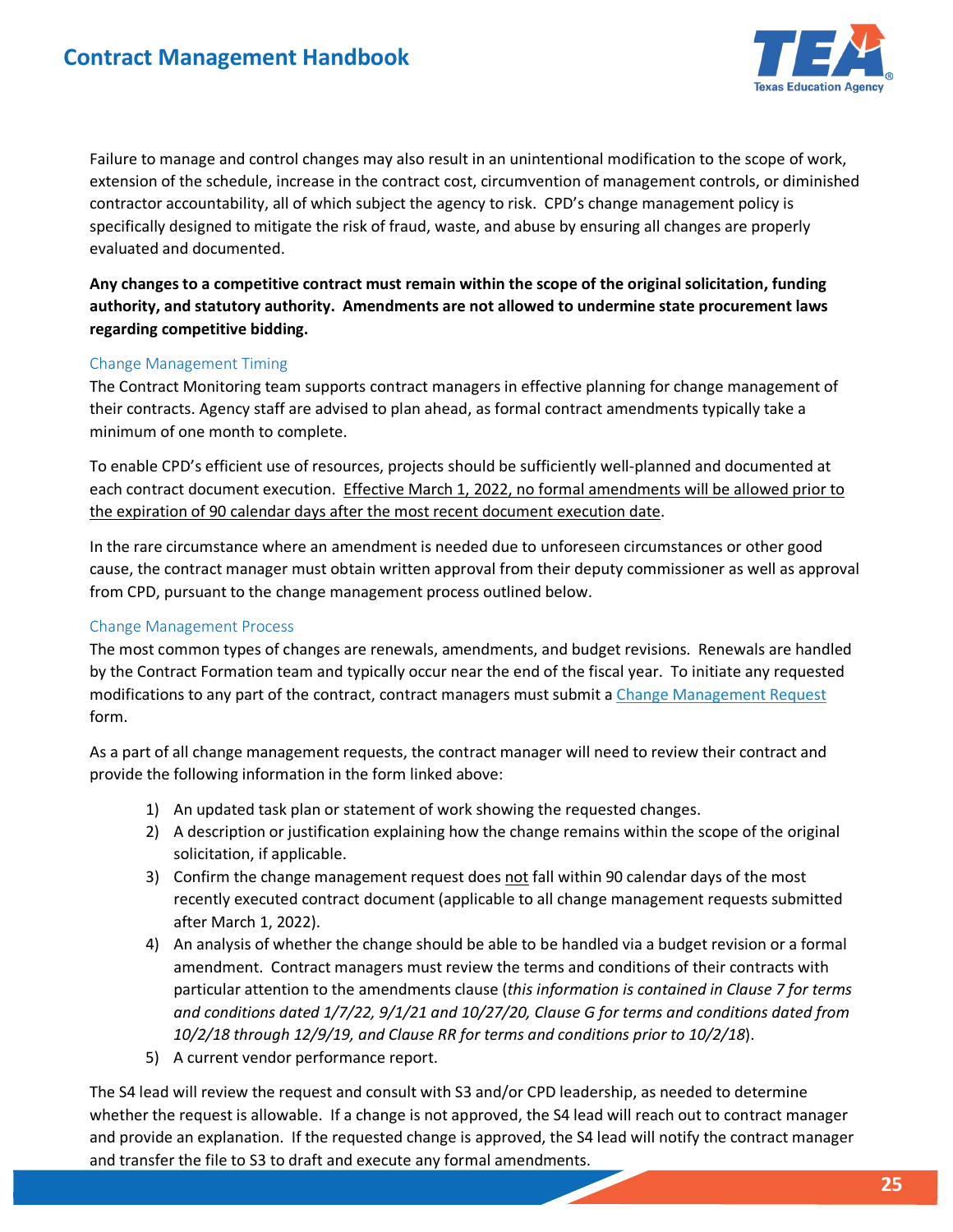## **Contract Management Handbook**



#### Budget Revisions

Changes made via budget revision are handled by S4, typically via an email saved to the procurement file. change may be handled via a budget revision. Contract managers must still submit a change management request form to enable S4 to determine if the

#### Renewals

 If the contract has an option to extend or renew, the contract manager must assess whether the option will be exercising renewals and extensions should be specified in the contract. As a courtesy, the S3 team sends exercised by TEA prior to the expiration of the current contract term. The number, length, and process for notices to contract managers with contracts that have renewals exercisable in the relevant fiscal year at the beginning of each calendar year to initiate the renewal process.

 prohibited from approving an invoice for work performed after the contract term expires. **Work performed by**  Under no circumstances will a contract be renewed, or otherwise extended or modified after the expiration date of the relevant contract term. Contract managers have a responsibility to ensure work ceases and are **a vendor without a valid contract or outside the terms of a valid contract constitutes an unauthorized purchase and is prohibited.** 

### <span id="page-25-0"></span>**7.5. Special Topics in Contract Monitoring**

#### Service Provider Criminal History Reviews and Non-Disclosure Agreements

TEA OP 04-02 requires any contractor who has, or will potentially have, direct contact with public school students, to sensitive information, or to TEA data systems to submit to a national criminal history record information review (including fingerprinting) before commencement of the contract. TEA program staff are responsible for ensuring the contractor has executed all necessary Access to Confidential Information forms prior to surrender of or access to TEA confidential information or access to public school students and TEA data systems.

#### Data Sharing Agreements

Completion and submission of an Access to Confidential Information – Agent Agreement is required for TEA contractors to obtain access to confidential information. To ensure agency compliance with the Family Educational Rights and Privacy Act (FERPA), TEA staff must consult OP 10-03 for agency policy governing the access, use, and dissemination of confidential agency information.

#### Dispute Resolution

 personnel respond promptly to all contractor inquiries. TEA contract managers should make every attempt to improved service delivery or goods. CPD and Legal are available to assist if needed. In the event the parties are The objective of any dispute resolution process is to resolve problems before they escalate. To avoid escalation of issues to the next level and ensure TEA has not exacerbated potential problems, it is imperative that TEA informally resolve all issues with a vendor. Informal resolution may include corrective action plans to identify unable to resolve the dispute, TEA is required by law to include as a term of the contract the dispute resolution process provided in Chapter 2260 of the Texas Government Code.

### **For more information:**

- Email Contact: TEAContractMonitoring@tea.texas.gov
- iTEA Page: *Phase 4: Monitoring Home (sharepoint.com)*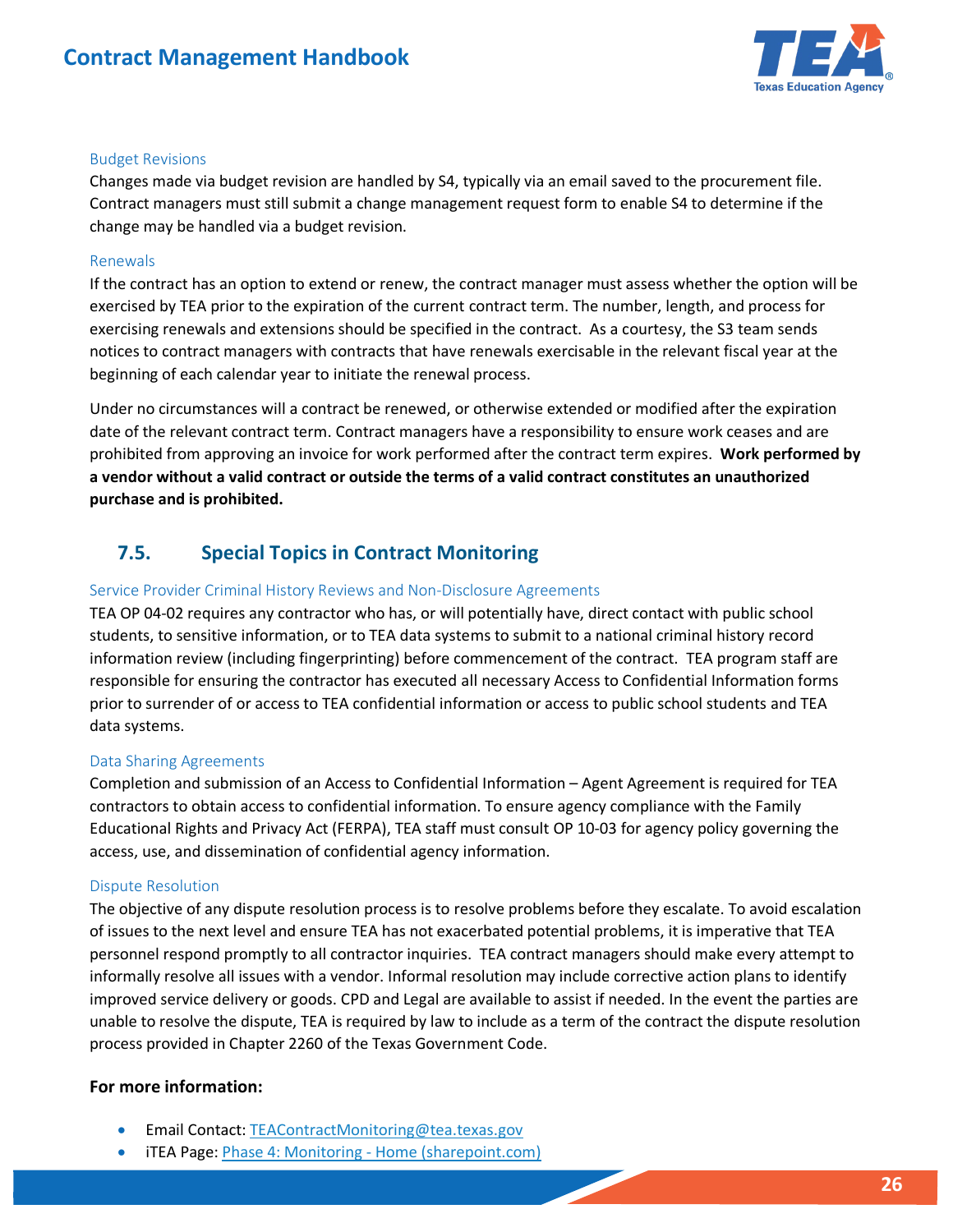

## <span id="page-26-0"></span> **8. Close-Out (S5)**

 The purpose of the Close-Out process is to verify that both parties to the contract have fulfilled their contractual obligations. Contract close-out responsibilities are shared between the contract manager and S5 staff member assigned to close-out tasks. The steps outlined below must be conducted promptly once the contract has concluded.

### <span id="page-26-1"></span>**8.1. Close-Out Process Components**

### Agency Staff Responsibilities

- Ensuring all TEA-furnished equipment and materials are returned.
- Resolving all property inventory and ownership issues, including disposition of any equipment or licenses purchased under the contract. If vendor has acquired TEA data through the contract period, that data must be destroyed no later than 30 days after the end date of the contract. An authorized agent of the contractor must certify the completion of the destruction of data and sanitization.
- Completing final review and acceptance of all goods and/or services.
- Identifying any goods and/or services that have not been provided to TEA's satisfaction as required by the contract and notifying a member of the Close-Out team immediately.
- Working with Accounting to ensure vendors receive final payment under the contract.
- Completing vendor performance forms and submitting to a member of the Close-Out team.
- If transition of the work (either to TEA staff or another vendor) is required, leading and monitoring completion of transition tasks and notifying a member of the Close-Out team immediately of any issues during transition.
- Performing contract closeout processes by ensuring the contract file contains all necessary contract documentation, reporting vendor performance to the VPTS, and documenting "lessons learned" via a form provided by S5.

### CPD Close-Out Staff Responsibilities

- Obtaining Vendor Performance Tracking System (VPTS) information from contract manager and reporting to CPA.
- Supporting contract managers to ensure all goods and services have been received and accepted.
- Supporting contract managers in reviewing any required reports and ensure all reports have been received, reviewed, and accepted for accuracy and completeness.

### Examples of Documents Maintained by Close-Out Team<sup>xl</sup>

- Contract Close-Out Checklist
- **Contractor Performance Evaluation Form**
- [Lessons Learned Form](https://app.smartsheet.com/b/form/ccdc452c9e404ff29c8c7d937cab8b2f)

### <span id="page-26-2"></span>**8.2. Vendor Performance Reporting[xli](#page-31-14)**

The <u>Vendor Performance Tracking System</u> (VPTS) requires agencies to assign vendors a letter grade based on a vendor's performance during their contract. VPTS reports are required within 30 days from contract completion.<sup>xlii</sup>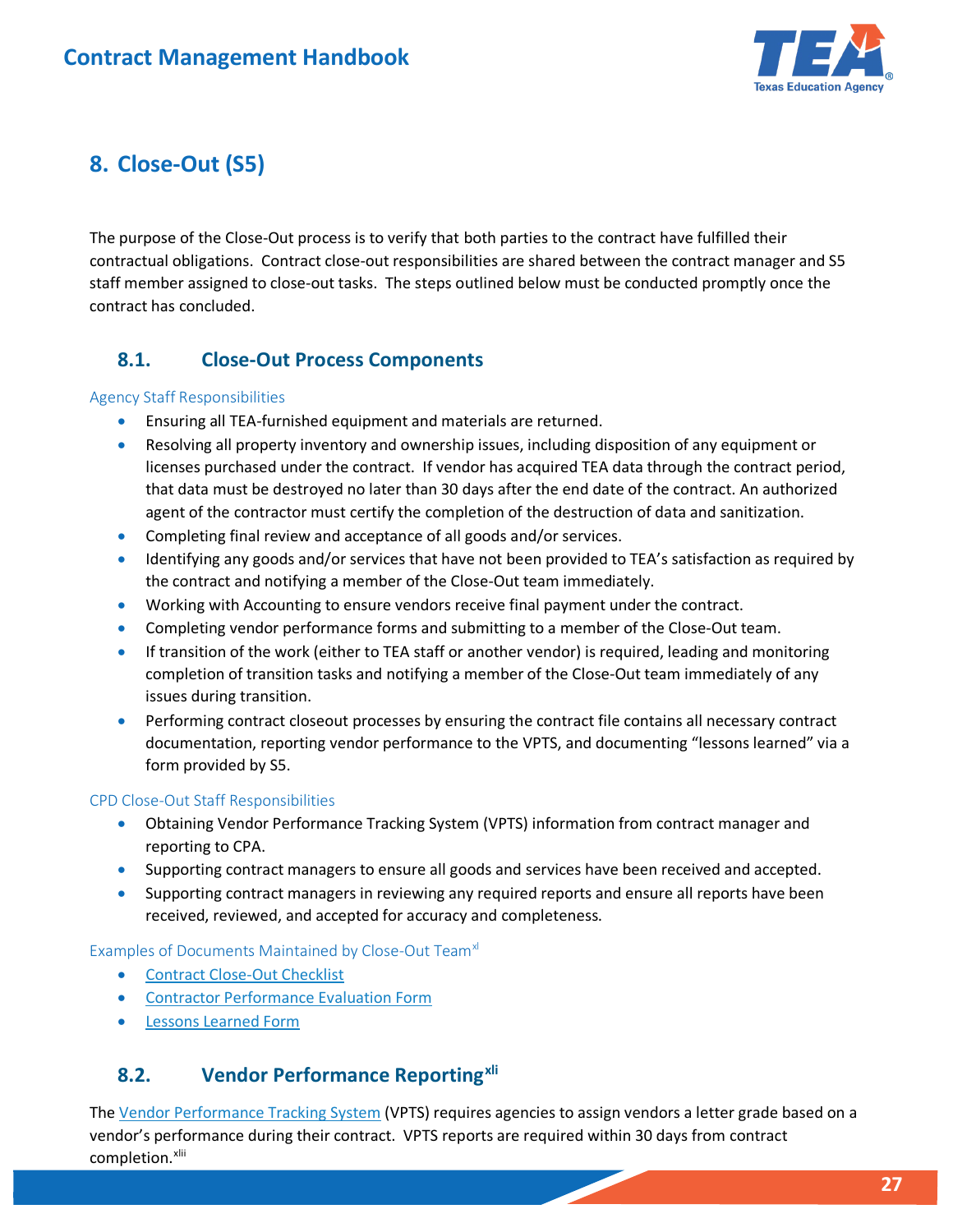

 VPTS reports are required: Additional requirements apply to agreements with a total contract value \$5M and above. For these contracts,

- At least once each year during the term of the contract; and
- At each key milestone identified in the contract.

 The Monitoring team is available to assist contract managers in determining what constitutes a "key milestone" for the additional VPTS reporting.

In assessing contractor performance, the contract manager should consider the following:

- Did the contractor meet the requirements in the contract?
- Were there any other criteria besides price and meeting specifications in the contract? If so, the contract manager must consider those criteria in the vendor performance evaluation.

The contract manager must maintain documentation and be able to justify the vendor performance rating.

#### **TEA cannot extend a vendor's contract until VPTS reports are completed in compliance with statute.**

#### Grading Vendor Performance

The following vendor scoring scenario and guide is adapted from the TPCMG and is designed to support agency staff responsible for assigning vendors a grade in the VPTS report.

 **Scenario**: The agency purchased 25 sets of digital materials. The contract specifications state the materials must meet accessibility requirements, be provided in both English and Spanish, in print and digital format, and must be delivered by September 1, 2022. The agency purchased these specific materials because they meet best value criteria and the vendor indicated in its RFP response that it has the staffing and expertise to supply the materials according to specifications within the timeline required.

| <b>Vendor Scoring Guide</b>                                                                                                                                                                                                                         |                                                                                                                                                                                                                                                                                                                                                                                                                                                             |  |  |  |
|-----------------------------------------------------------------------------------------------------------------------------------------------------------------------------------------------------------------------------------------------------|-------------------------------------------------------------------------------------------------------------------------------------------------------------------------------------------------------------------------------------------------------------------------------------------------------------------------------------------------------------------------------------------------------------------------------------------------------------|--|--|--|
| <b>Letter Grade</b>                                                                                                                                                                                                                                 | <b>Example</b>                                                                                                                                                                                                                                                                                                                                                                                                                                              |  |  |  |
| A - Must be given to vendors who met best value<br>criteria and fully complied with all contract material<br>terms with complete or substantial customer<br>satisfaction.                                                                           | The materials are delivered on the delivery date and meet all<br>specifications detailed in the contract.                                                                                                                                                                                                                                                                                                                                                   |  |  |  |
| B - Must be given to vendors who met best value<br>criteria and fully complied with all material terms - or<br>promptly remedied any minor instance of non-<br>compliance with those terms - with substantial or<br>adequate customer satisfaction. | Twenty-five sets of materials are delivered on the delivery date; however,<br>only 24 meet the contract specifications for accessibility. The contractor<br>has delivered one set of materials that do not meet accessibility<br>requirements. The non-compliant materials are promptly replaced with<br>compliant materials within 24 hours after notification and<br>correspondence with the vendor. All materials meet other contract<br>specifications. |  |  |  |
| C - Must be given to vendors who met best value<br>criteria and substantially remedied most of the<br>instances of non-compliance with the material terms of<br>the contract with adequate customer satisfaction.                                   | Twenty sets of accessible materials and five sets of non-complaint<br>materials are delivered on the delivery date. Within 48 hours of<br>notification and correspondence with the vendor, all non-compliant<br>materials are replaced with compliant materials. All materials meet other<br>contract specifications.                                                                                                                                       |  |  |  |
| D-Must be given to vendors who did not meet best<br>value criteria or were in substantial non-compliance<br>with material contract terms and failed to remedy<br>most of those instances of non-compliance.                                         | Five sets of accessible materials and 20 sets of non-compliant materials<br>are delivered a day after the delivery date. After correspondence with<br>the vendor including escalation to a supervisor, the vendor informed TEA<br>the delay was due to a subcontractor's poor performance. As a result of                                                                                                                                                   |  |  |  |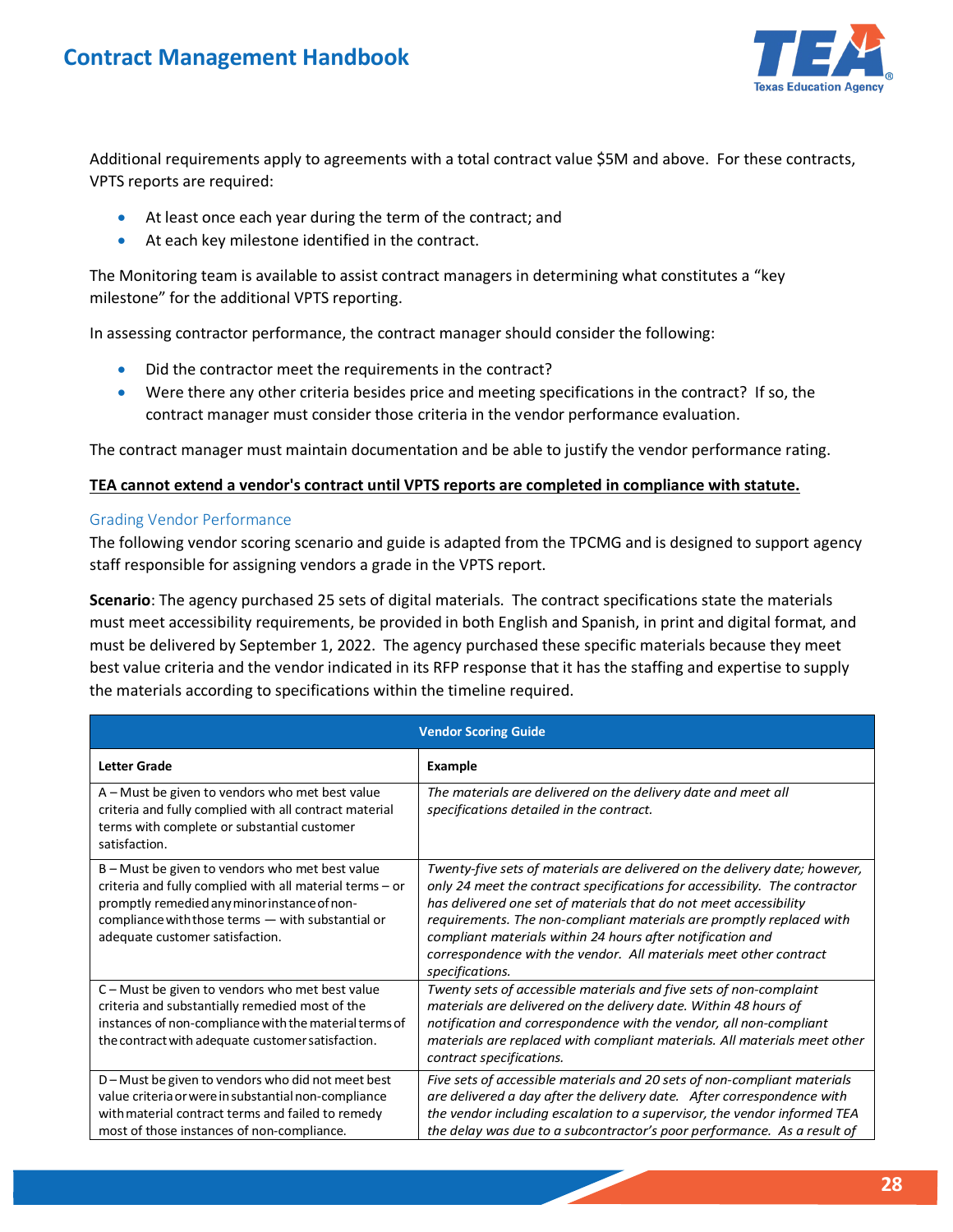

|                                                                                                                                                                                                                                                                                                                                                                  | this delay, the remaining 20 complaint materials would not be available<br>until two weeks after the deadline.                                                                                                                                                                                                                                                                                                 |
|------------------------------------------------------------------------------------------------------------------------------------------------------------------------------------------------------------------------------------------------------------------------------------------------------------------------------------------------------------------|----------------------------------------------------------------------------------------------------------------------------------------------------------------------------------------------------------------------------------------------------------------------------------------------------------------------------------------------------------------------------------------------------------------|
| F – Must be given to vendors who did not meet best<br>value criteria or were in substantial non-compliance<br>with the material contract terms and failed to remedy<br>most of those instances of non-compliance or<br>displayed conduct that would be cause for debarment<br>such as fraud, material misrepresentation, or certain<br>types of contract breach. | Twenty-five non-complaint sets of materials, in English only, are delivered<br>after the deadline specified in the contract. Upon delivery, the vendor<br>notifies TEA that the vendor had an established policy not to make their<br>products accessible online (prior to the establishment of the contract) and<br>the agency was not made aware of the vendor's inability to meet contract<br>requirements. |

For more information:

- Email Contact[: TEAContractCloseout@tea.texas.gov](mailto:TEAContractCloseout@tea.texas.gov)
- iTEA Page: *Phase 5: Closeout Home (sharepoint.com)*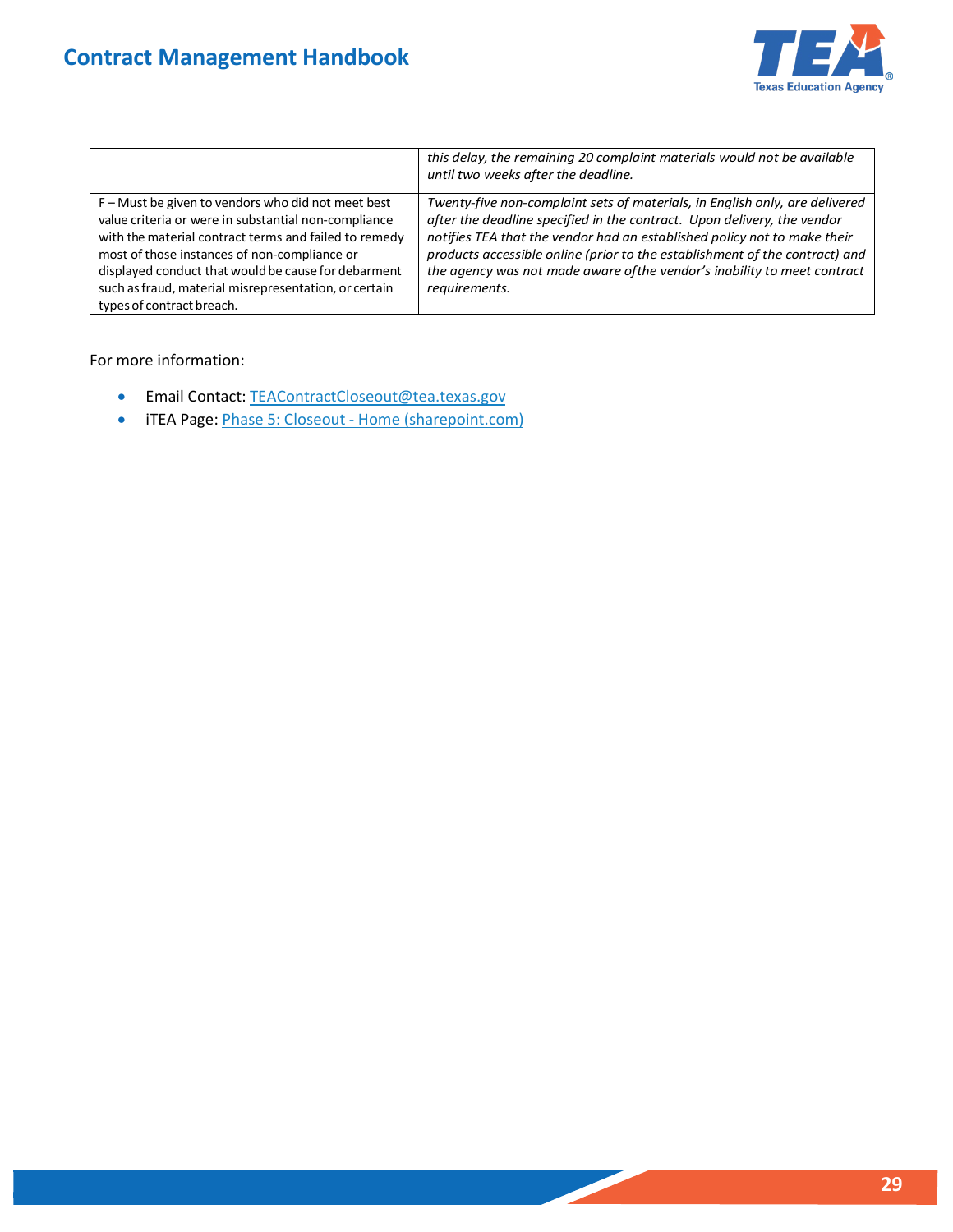

## <span id="page-29-0"></span> **9. Additional Information and Resources**

### Annual Compliance Activities<sup>xliii</sup>

At least once a year, CPD will conduct an internal compliance review. This includes tasks designed to ensure division information is accessible only to those with a "need to know" the information. It also includes completion of mandatory annual non-disclosure and conflict of interest forms.

 terminating access to applications such a Smartsheet, secured drives, TxSmartBuy, TCAPPS, and other internal and external agency applications. Although the official review takes place annually, this does not replace the obligation of staff to ensure employees are properly off-boarded when they leave the agency or change roles within TEA, including

#### Other CPD Handbooks and Resources

CPD maintains several other handbooks in addition to this Contract Management handbook. Other handbooks are listed below:

- Disaster Procurement Policy
- HUB Handbook
- Operating Procedures
- P-Card Policies
- Purchasing Manual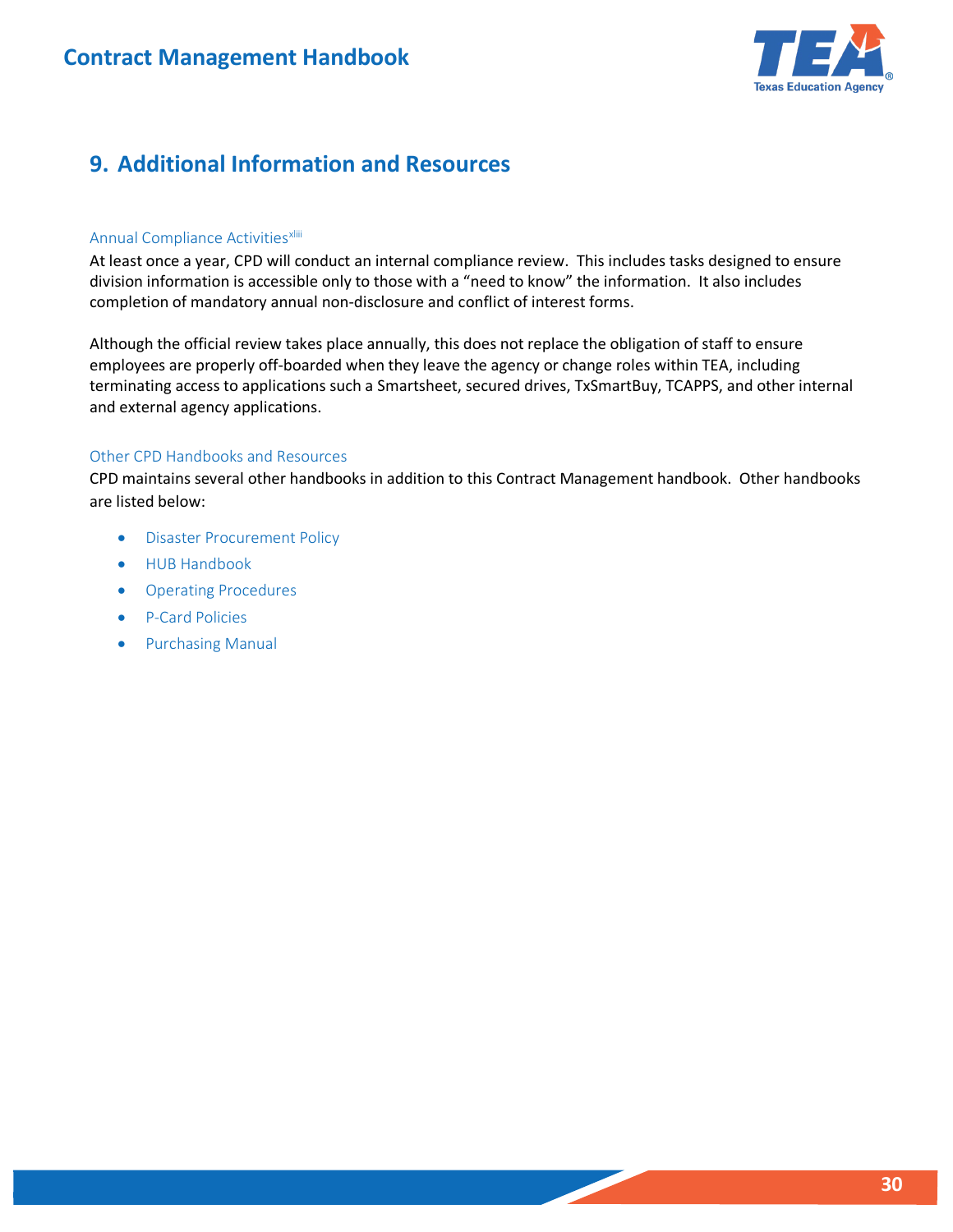

## <span id="page-30-0"></span>**10. References**

<span id="page-30-2"></span><sup>i</sup> For a full list of TEA Operating Procedures, TEA staff may visit <u>Operating Procedures and Agency Forms (sharepoint.com).</u><br>" This handbook uses the terms "contractor" and "vendor" interchangeably to mean an entity who *seeks to contract with TEA by submitting a proposal*). It may include prospective contractors/vendors, or current contractors/vendors.

<span id="page-30-3"></span> initiative. It is important to note that the program manager who works with CPD on the procurement early on may not be the same staff member who is ultimately considered the contract manager. The CPA training requirements mentioned elsewhere in this handbook apply to the contract manager who is responsible for a specific contract. iii The terms "Program Staff," "Program Manager," "Agency Staff," and "Contract Manager" are used somewhat loosely in this handbook to refer to agency staff who request the procurement and are responsible for the underlying project or

<span id="page-30-4"></span>elsewhere in this handbook apply to the contract manager who is responsible for a specific contract.<br><sup>iv</sup> This section was added in response to informal feedback received from SAO during the <u>2021 SAO audit</u> to enhance the agency's ability to identify and track staff who are required to obtain CTCM or CTCD certifications. agency's ability to identify and track staff who are required to obtain CTCM or CTCD certifications.<br><sup>v</sup> For more information on Comptroller training requirements, see <u>34 TAC § 20.133</u>.<br><sup>vi</sup> Program staff are responsible

<span id="page-30-6"></span> and data use expected with the procurement. Depending on the responses supplied in the form, additional IT review may be required. CPD includes the relevant IT forms (subject to change at IT's discretion) as part of the Planning Package.<br>vii Process documents used by each team within CPD are incorporated by reference and may be updated fr

<span id="page-30-8"></span>

<span id="page-30-9"></span>

<span id="page-30-10"></span>

<span id="page-30-12"></span><span id="page-30-11"></span>

<span id="page-30-7"></span>time at the discretion of the CPD team lead, assistant director, or director.<br><sup>vii</sup> See <u>Tex. Gov't Code 2254.021</u>.<br><sup>ix</sup> See <u>Tex. Gov't Code 2254.038</u>.<br><sup>xi</sup> See <u>Tex. Gov't Code 2254.021</u> and <u>34 TAC § 5.54</u>.<br><sup>xi</sup> This se related to assessing risk during planning align with enhanced monitoring requirements.<br><sup>xiii</sup> See <u>Tex. Gov't Code 2155.063</u>.<br><sup>xiv</sup> CPD follows the guidance outlined in the TPCMG that recommends using the Centralized Maste

<span id="page-30-13"></span>

<span id="page-30-14"></span> find vendors (TPCMG v 2.0, p. 69) and post solicitations on ESBD as detailed in TGC 2155.083. This clarification is included in this Handbook in response to feedback received from SAO during the 2021 SAO audit to document the agency's practice for posting solicitations.

<span id="page-30-15"></span>xv Process documents used by each team within CPD are incorporated by reference and may be updated from time to

<span id="page-30-16"></span><sup>xvi</sup> CPD's Conflict of Interest (COI) form was revised and put into use in July 2021.

<span id="page-30-17"></span><sup>xvii</sup> This factor for determining best value is new and was added with the passage of SB 799 in 2021.

<span id="page-30-18"></span>

<span id="page-30-20"></span><span id="page-30-19"></span>

time at the discretion of the CPD team lead, assistant director, or director.<br><sup>xvi</sup> CPD's Conflict of Interest (COI) form was revised and put into use in July 2021.<br><sup>xvii</sup> This factor for determining best value is new and and control of solicitation responses (p. 73). This section was added as part of TEA's management response to the 2021 SAO audit to ensure the agency has a written process to document timely receipt of vendor proposals.

<span id="page-30-21"></span>SAO audit to ensure the agency has a written process to document timely receipt of vendor proposals.<br><sup>xxi</sup> This section was added as part of TEA's management response to the 2021 SAO audit to document CPD's policy concerning review and disposition of potential conflicts of interest.

<span id="page-30-22"></span><sup>xxii</sup> As stated i[n Texas Education Code 8.012,](https://statutes.capitol.texas.gov/Docs/ED/htm/ED.8.htm) contracts between TEA and an ESC are governed by the statutes, regulations, and procedures outlined in the TPCMG.

<span id="page-30-23"></span>xxiii The Office of the Attorney General (OAG) provides rules and templates for procuring outside counsel services here:

<span id="page-30-24"></span>LetterToAgenciesOnOutsideCounselContracts.pdf (texasattorneygeneral.gov) (subject to revision by the OAG's office).<br><sup>xxiv</sup> This phase of the process includes some overlap and collaboration between the Contract Formation (S Monitoring (S4) teams.

<span id="page-30-25"></span><sup>XXV</sup> Process documents used by each team within CPD are incorporated by reference and may be updated from time to time at the discretion of the CPD team lead, assistant director, or director.<br>xxvi This section was added in response to feedback received from SAO during the 2021 SAO audit to clarify the agency's

<span id="page-30-26"></span>signature authority for contracts.

<span id="page-30-1"></span><sup>&</sup>lt;sup>i</sup> For a full list of TEA Operating Procedures, TEA staff may visit Operating Procedures and Agency Forms (sharepoint.com).

<span id="page-30-5"></span><sup>&</sup>lt;sup>v</sup> For more information on Comptroller training requirements, see 34 TAC § 20.133.